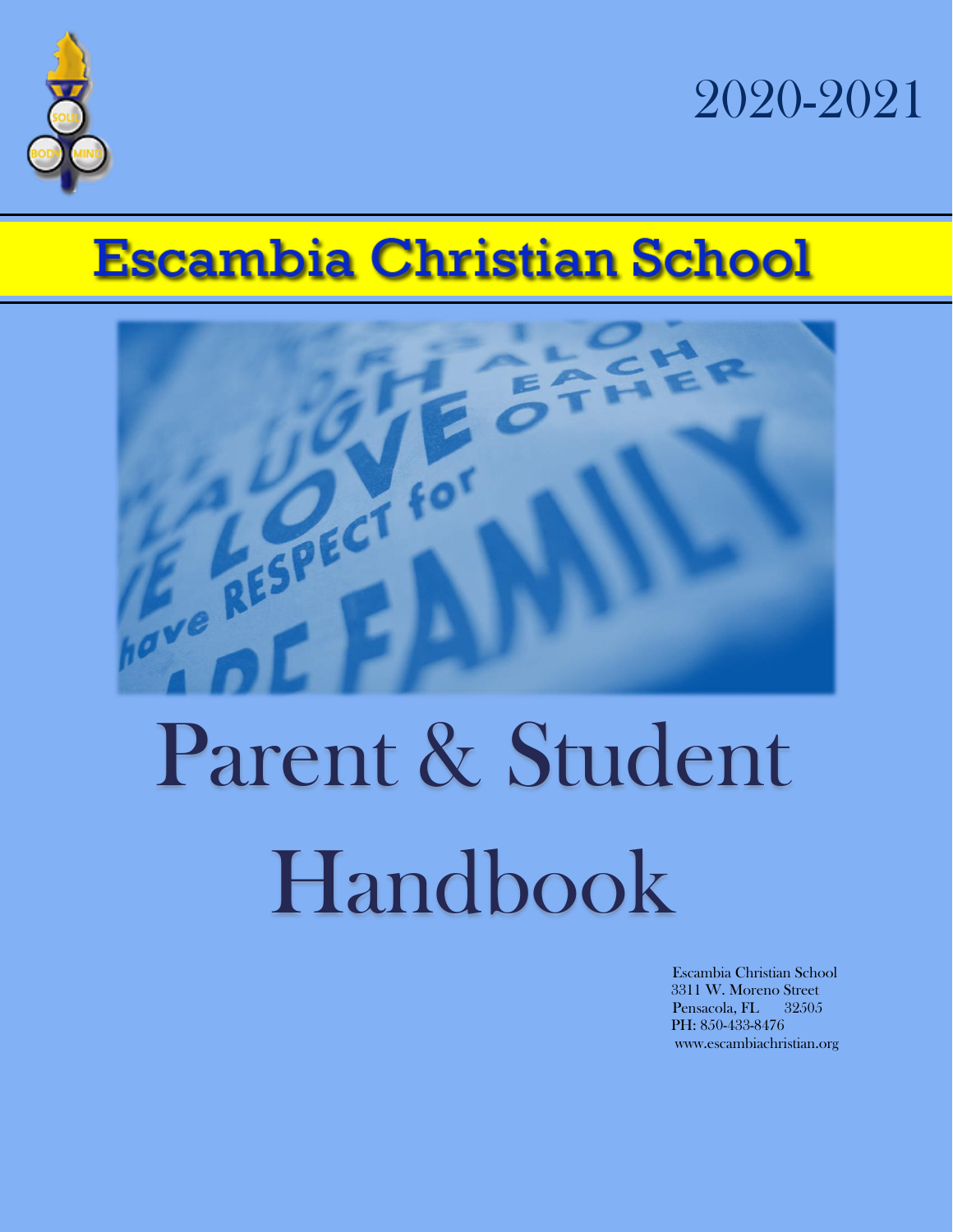### **ESCAMBIA CHRISTIAN SCHOOL WELCOME TO ALL PARENTS**

Welcome to our SCHOOL! We are excited to have you as a part of our family. At Escambia Christian School, every child is important. Our program is academically rich and designed to promote your child's growth and development. Thank you for choosing ESCAMBIA CHRISTIAN SCHOOL for your child.

A transition into any new environment can be challenging and cause anxiety for any child or adult. Our staff is trained to be alert and aware of your child's reaction to their new environment and will be sensitive to their feelings. After enrolling your child at ESCAMBIA CHRISTIAN SCHOOL, your child may visit and be introduced to his/her new teacher. This will also give you an opportunity to get to know the teachers and staff involved in the care of your child prior to their first day.

Separation anxiety is common, and your child may resist being left at ESCAMBIA CHRISTIAN in the beginning. However, after several days, drop-off becomes easier. We suggest that after you do the necessary signing in and walking your child to class, simply give your child a hug and assure them that you will return for them that afternoon to pick them up – Then leave. Prolonging your departure could cause more anxiety for your child. We encourage parents to call any time during the day to see how their child is adjusting. If needed, the director will be happy to provide additional suggestions for a smooth and enjoyable transition into the school environment for both you and your child.

This handbook will help you understand our center goals and policies. Our guidelines are all designed to make sure that each child receives the best education possible. Please look over the information given, so that you are familiar with our operation and guidelines. Also included with this packet is the paperwork for your child's file, including pick-up permission form, emergency medical consent form, child information form, fee agreement, etc. Please complete these and return them.

During Parent Orientation you will be taken on a tour to meet your child's teachers and get a general idea of a day at ECS. You may also schedule a time to observe in the classroom. Please let us know of any area in which we can be of assistance to you. We are looking forward to getting to know you and your child and providing a rich leaning environment where all our children develop to their full potential.

Lastly, to ensure that your child's time at ESCAMBIA CHRISTIAN SCHOOL is as enjoyable and comfortable as possible please dress your child in appropriate clothing. For younger students requiring additional clothing, please ensure they are always labeled.

Stephanie Davis-Keeton, MSM PRINCIPAL/ADMINISTRATOR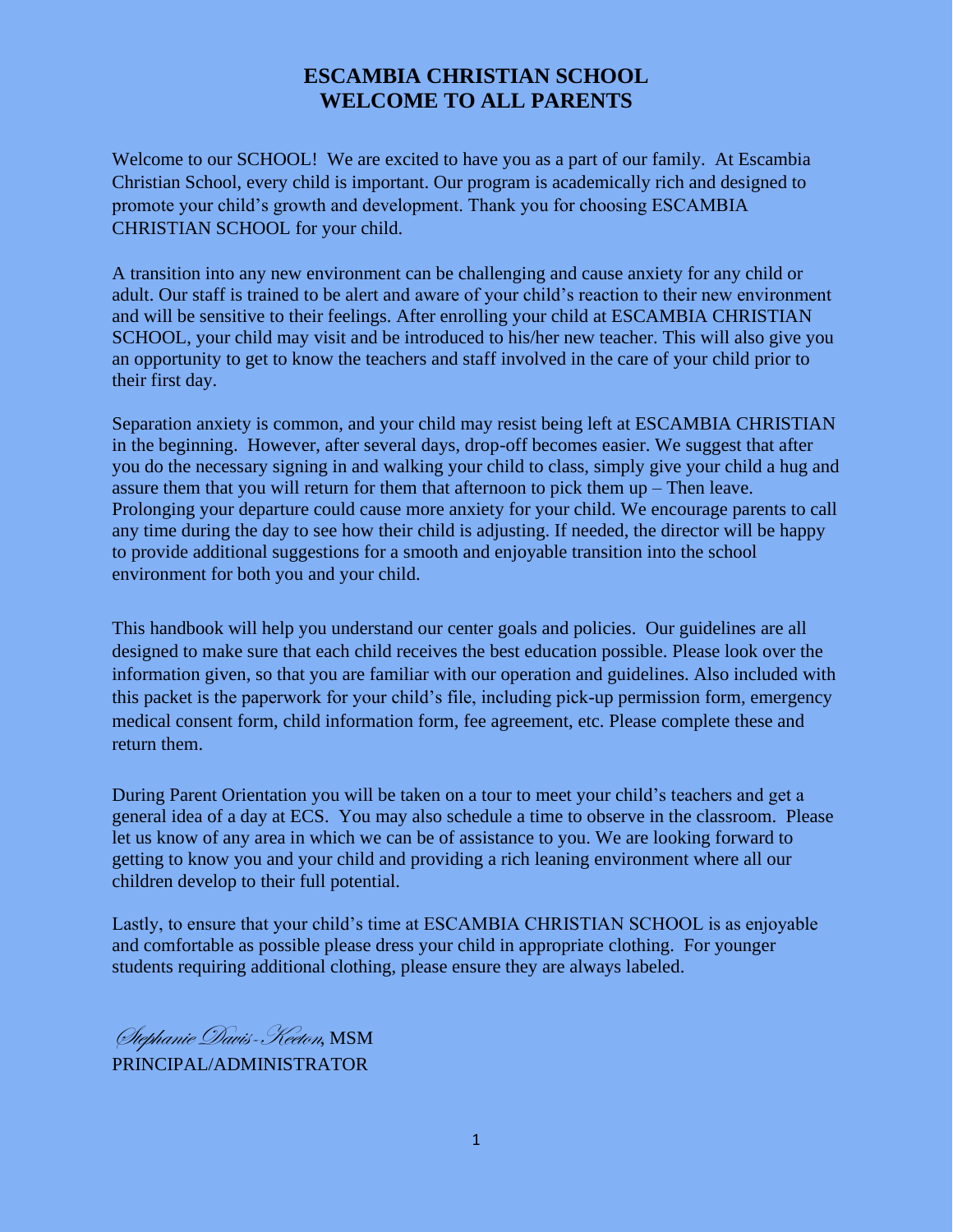#### Foreword and Acknowledgements

The rules and regulations contained in this handbook were formulated to ensure the efficient and effective daily operation of the school such that the goals and objectives of this institution may be achieved.

This student handbook is a product of the coordinated efforts of the administration and faculty of Escambia Christian School following a review of the student handbooks of private Christian schools and public schools.

Please keep this handbook in a convenient place so that you may refer to it for any questions you may have.

Our commitment is to form lifelong learning experiences allowing every child to become independent, self-confident and inquisitive learners.

Our program is designed to meet the developmental needs of young children. It provides experiences that enrich and enhance each child's cognitive, language, social, emotional, physical, and creative development. Within the school's daily schedule, each child has opportunities to create, explore the environment, learn problem solving and personal interaction skills, and learn concepts through first-hand experiences. Children develop a positive self-concept through a balance of self- and teacher-facilitated activities. Opportunities for solitary play as well as group activities are provided. Staff serve as positive role models and provide care that is supportive, nurturing, warm and responsive to each child's individual needs. The adult's responsibility in a developmental program is to assist the child in growing to his or her fullest potential by recognizing each stage of development and fashioning a curriculum that will nurture and facilitate growth during that stage.

We respect parents as the primary and most important provider of care and nurturing, and we believe parents and teachers are partners in children's care and education.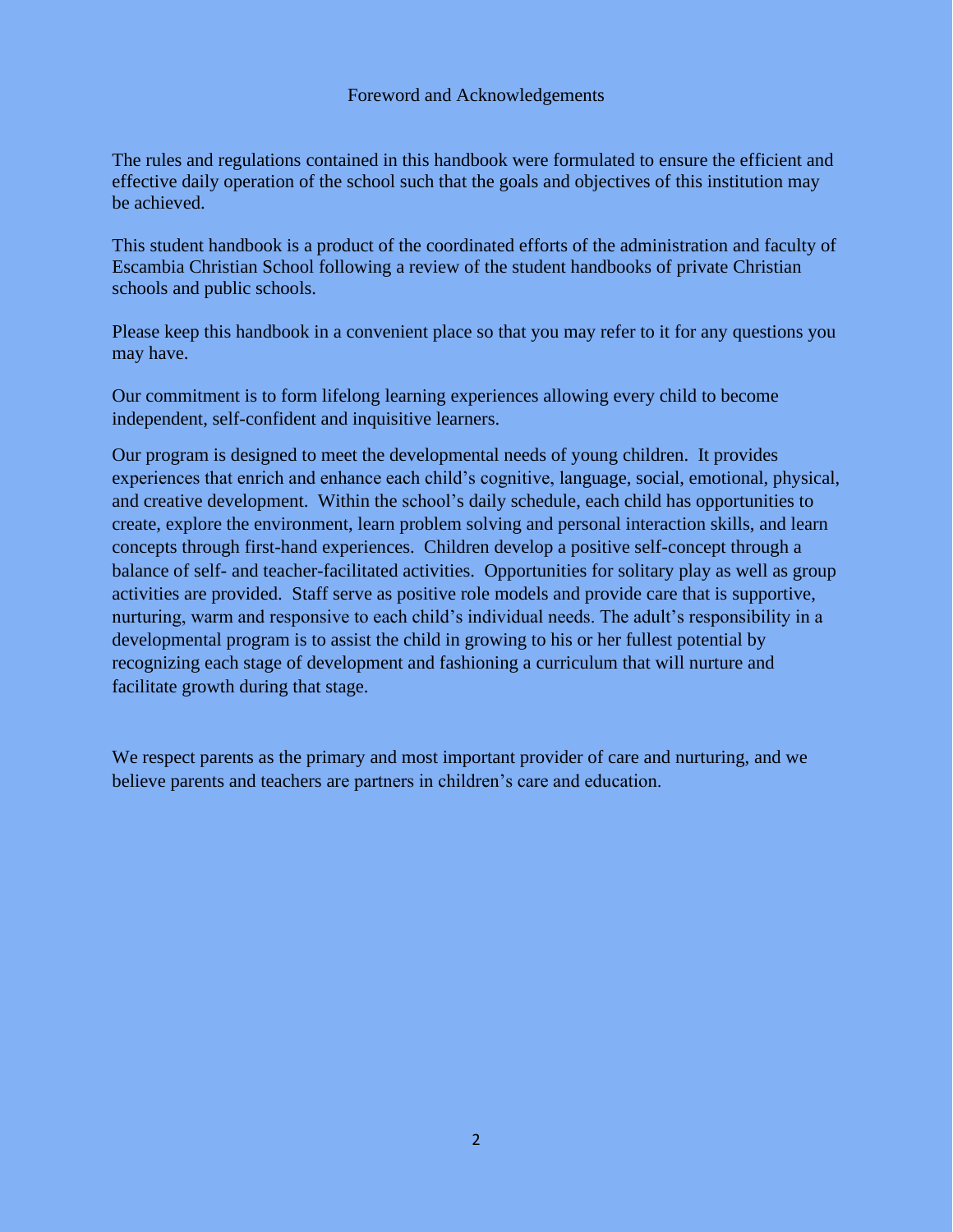#### **TABLE OF CONTENTS**

|                                                              | 11             |
|--------------------------------------------------------------|----------------|
|                                                              | 15             |
|                                                              | 5              |
|                                                              | $8-9$          |
|                                                              | 8              |
|                                                              | 8              |
|                                                              | 9              |
|                                                              | 9              |
|                                                              | 9              |
|                                                              | 8              |
|                                                              | 9              |
|                                                              | 8              |
|                                                              | 8              |
|                                                              | 16             |
|                                                              | 14             |
|                                                              | 15             |
|                                                              | 13             |
|                                                              | 12             |
|                                                              | 5              |
|                                                              | 6              |
|                                                              | 5              |
|                                                              | $\overline{7}$ |
|                                                              | $\overline{7}$ |
|                                                              |                |
|                                                              | 15             |
|                                                              |                |
|                                                              |                |
|                                                              | 13             |
| REQUIREMENTS FOR PARTICIPATION IN EXTRACURRICULAR ACTIVITIES |                |
|                                                              | 11             |
|                                                              |                |
|                                                              | 14             |
|                                                              |                |
|                                                              |                |
|                                                              |                |
|                                                              |                |
|                                                              |                |
|                                                              |                |
|                                                              |                |
|                                                              |                |
|                                                              |                |
|                                                              |                |
|                                                              |                |
|                                                              | -5             |
|                                                              |                |
|                                                              |                |
|                                                              | 10             |
|                                                              |                |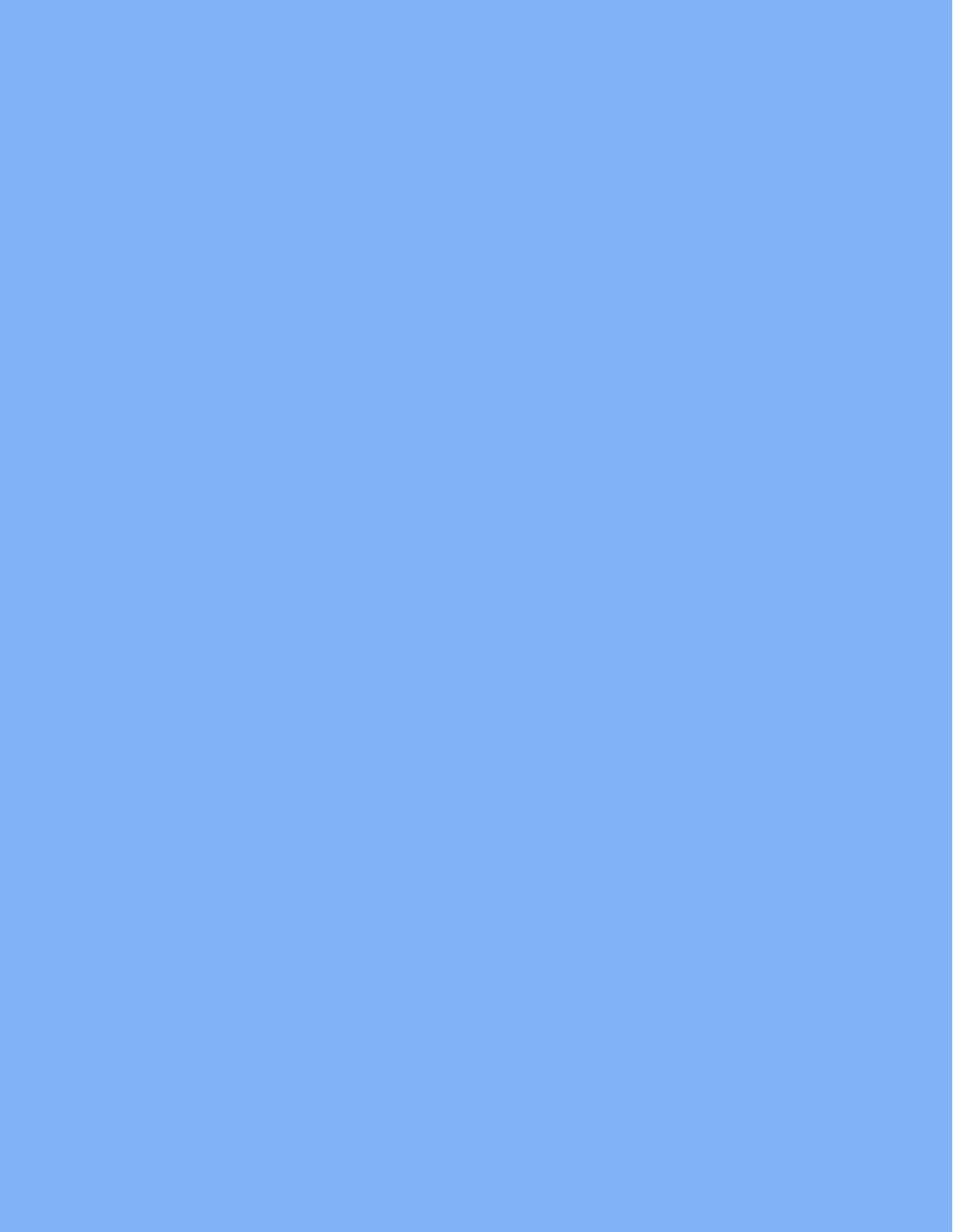#### **HISTORY**

Escambia Christian School began operation in 1964 in the educational facilities of the Jordan Street Church of Christ. After three years of operation, the school opened the facilities at its present location on property donated to the school by Paul and Maude Simon.

Escambia Christian School offers classes for students in pre-kindergarten through eighth grade.

#### **ADMISSION POLICY**

Escambia Christian School exists to offer quality education within a Christian environment. Students will therefore be considered based on attitude, character and demonstrated scholastic ability and achievement, regardless of race, religion or ethnic origin.

#### **PHILOSOPHY**

It is the aim of Escambia Christian School to give each student a quality education in a Christian environment. In accomplishing this goal, we believe that the development of the total person morally, socially, mentally, and spiritually is essential. Each student is recognized as an individual with needs peculiar to himself, and through close cooperation with the home, many of these needs can be satisfied.

#### **OBJECTIVES**

- 1. To provide a Christ centered environment.
- 2. To kindle in each child a desire to learn.
- 3. To help each child master the basic skills of learning.
- 4. To promote better relations in the home.
- 5. To instill the concept of responsibility for one's actions and destiny.
- 6. To instill the attitude of excellence in all endeavors.
- 7. To help each child develop emotional stability and a positive self-image.
- 8. To help each child develop self-control and self-discipline.
- 9. To promote respect for God as man's creator and benefactor.
- 10. To promote respect for the Bible as man's code of conduct.
- 11. To promote patriotism and active community involvement.

#### **COOPERATION OF PARENTS**

The primary reasons Escambia Christian School exists are to provide a quality educational program and to teach the principles of Christian conduct as they are contained in the Bible. Should we fail to accomplish either of these goals, we cease at this point to have any real justification for existing.

Your cooperation with us in these endeavors is needed, requested, and expected. With your cooperation as a partner in his/her education, your child can achieve so much more than if he/she must "go it alone."

#### **OFFICE**

Students are not to be in the office except on official business.

The office telephones are for business purposes and may not be used by students except in emergencies. All student use of the telephone will be with the direct supervision of a faculty/staff member.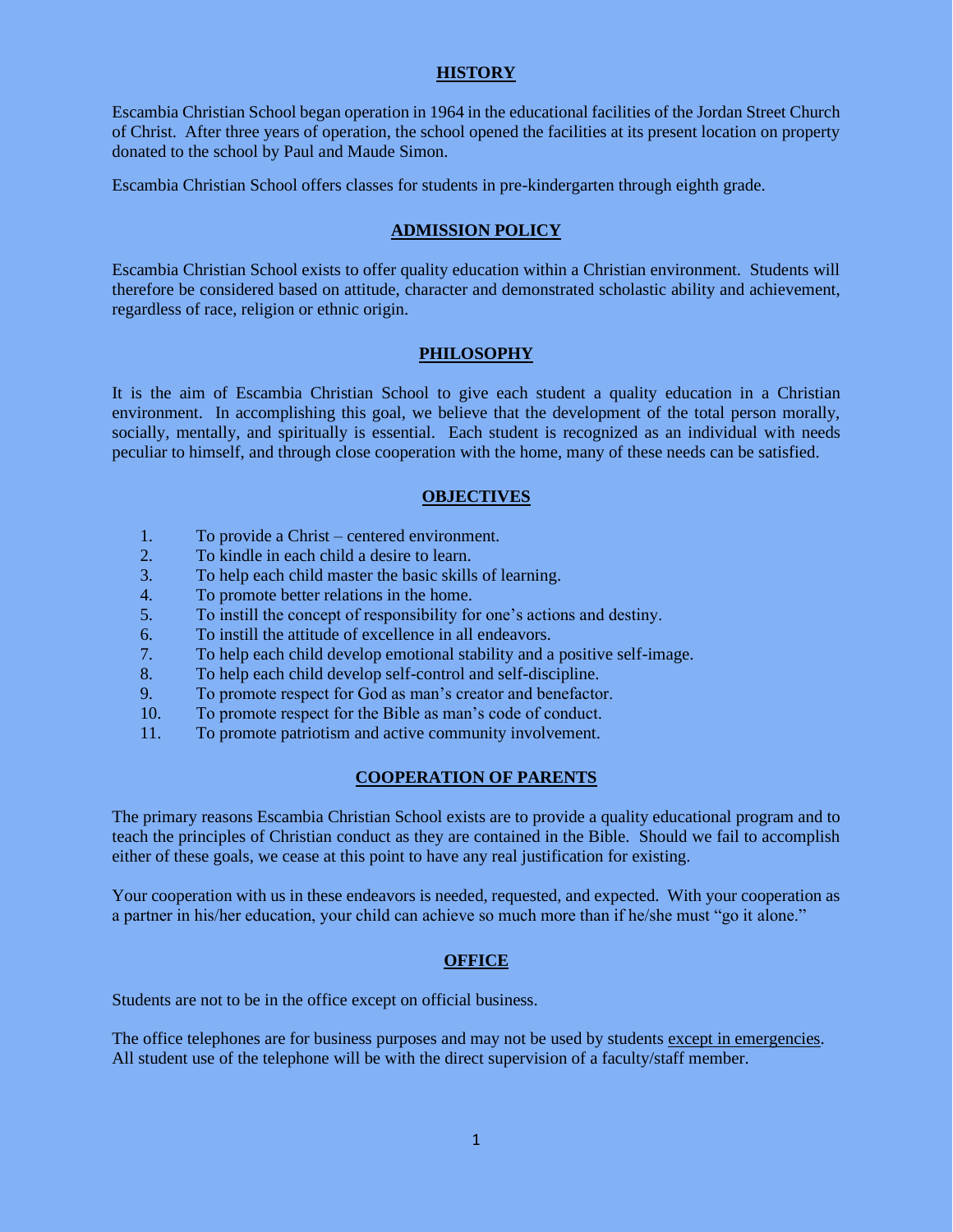#### **MORAL CONDUCT**

High standards of moral conduct are expected of all at Escambia Christian School. Profanity, vulgarity and dishonesty in any form are prohibited and will not be tolerated.

#### **DRESS CODE INFORMATION**

#### NOTE: THE FOLLOWING IS APPLICABLE TO EVERY STUDENT OF E.C.S.

To assist you in making selection of clothing for the school year, we provide the following information regarding the dress code of E.C.S.

Escambia Christian School students are expected to dress and groom in a manner that is modest, neat, decent and in good taste, consistent with the overall image and purpose of the school.

The key words in this statement should be sufficient to help students and parents adopt a style of grooming and dress which will show a spirit of cooperation and be conducive to a wholesome Christian environment as well as a good educational setting.

- 1. **"…MODEST…":** This obviously means there shall be adequate covering and that unwholesome extremes shall be avoided.
- 2. **"…NEAT…":** this word rules out sloppiness and calls for cleanliness of one's body and clothing.
- 3. **"…DECENT…":** This word implies that one shall avoid dressing in a manner that would be crude, vulgar, or suggestive. One could have his or her body covered but still be indecently dressed if the clothing were transparent or so tight and form fitting that the overall effect on one's appearance or posture (while sitting or standing) contributed to a vulgar or suggestive appearance.
- 4. **"…IN GOOD TASTE, CONSISTENT WITH THE OVERALL IMAGE AND PURPOSE OF THE SCHOOL…"** This phrase indicates that there may be some types of adornment that are not necessarily wrong in themselves for certain times and places, but which could still be in poor taste for an educational setting or for the cause of Christian education. The whole point of Christian education is to develop character and appreciation for beauty and culture. Dress does not determine character, but character does determine dress.

#### **SCHOOL UNIFORM INFORMATION**

- 1. All students wear polos with Escambia Christian School's Logo (Lite Blue, Navy Blue, or White (short or long sleeves).
- 2.  $6<sup>th</sup> 8<sup>th</sup>$  Graders are required to have three (3) P.E. Uniforms that will be provided through the school's ordering services.

Required Items not provided through the school's ordering system are:

- 1. Pants (Regular Trousers) and Shorts (Khaki or Navy Blue) **Jeans, Jeggings, Leggings, Skinny Pants, or Cargo Pants are not allowed.**
- 2. Girls Jumpers, Skorts, and Skirts that are KNEE LENGTH.
- 3. Cardigans Black, Navy Blue, or White (Must be solid in color).
- 4. Stockings or Hose: Black, White, or Nude
- 5. Socks -- Blue, Black, Brown, Tan, or White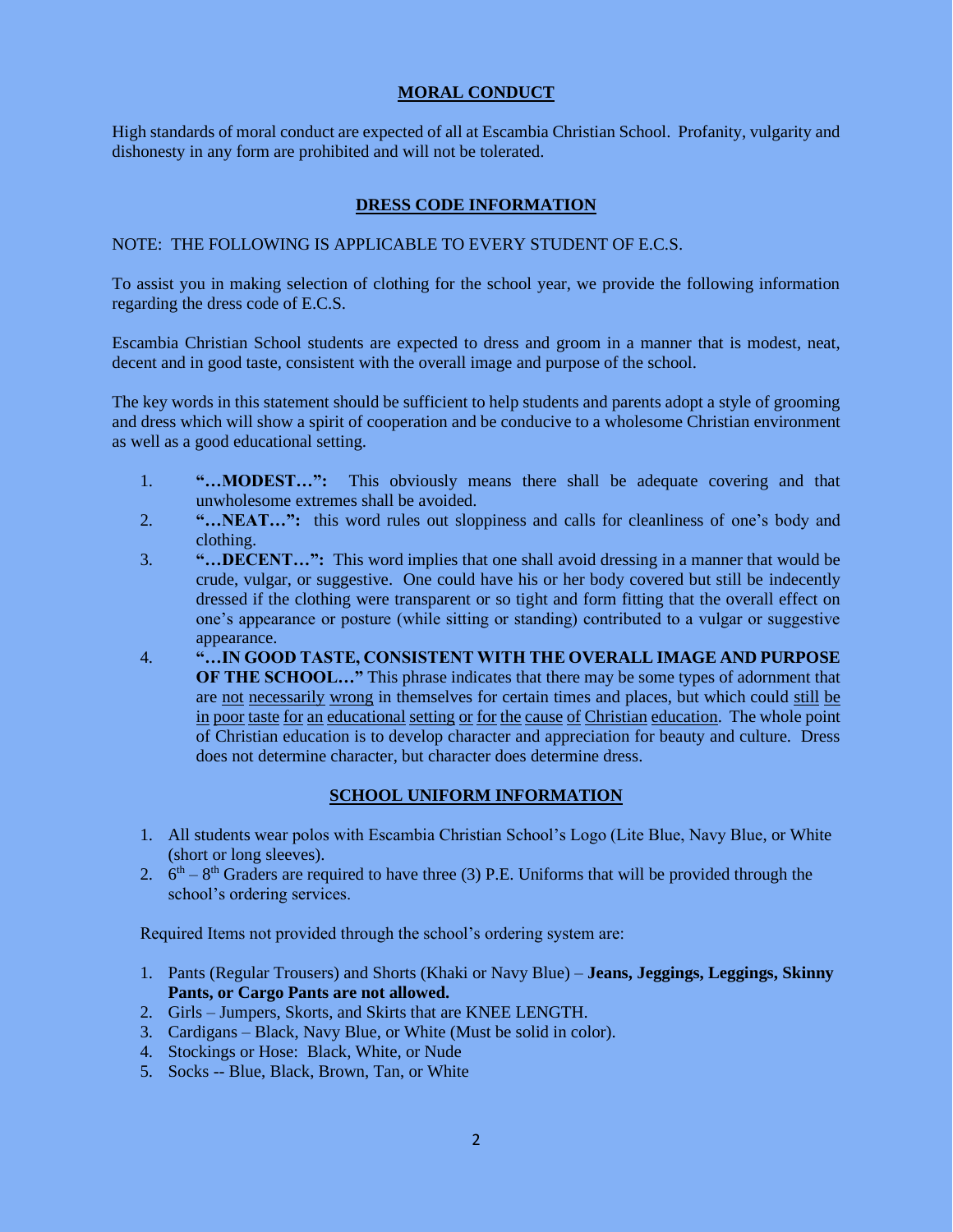- 6. Shoes Brown, Black, Navy of solid color; No Open Toe Shoes (sandals, flip flops, shower shoes, etc.). Rainboots are allowed (students MUST have a regular pair of shoes for indoor wear).
- 7. Belts Solid colors; Black, Brown, or Navy (to match pants). Items with Belt Loops require belts always.
- 8. Hoodies **ARE NOT** permitted.

#### **IMPLEMENTING THE GUIDELINES**

In view of the observation stated above, Escambia Christian School students are asked to cooperate in the following items:

#### GIRLS:

Girls may wear dresses, skirts and blouses, slacks and tops that conform to standards consistent with the general dress code policy. Jeans are permissible. Skirts and dress lengths shall be **no shorter than top of the knee.** If leggings are worn as part of an outfit, then skirts, dresses or shorts worn with the leggings must also be **no shorter than top of the knee**. Girls may not wear leggings as "pants." Students may not wear "low riders," bare midriffs, form-fitting pants ("skinny-jeans," pajama-jeans, etc.), form-fitting tops, t-shirts, tank tops, low-cut tops (front and back), or mesh tops. No underwear shall show. At all times the abdomen, back and sides are to be covered. Shirts are to be tucked inside the pants. Shirts are to be properly buttoned at all times. Girls must wear a belt on pants/skirts that have belt loops.

#### BOYS:

Boys are to dress neatly with casual sport wear or shirts and trousers that fit comfortably without attracting attention by being too tight or sloppy. Jeans are permissible. Shirts are to be tucked inside the pants. Shirts are to be properly buttoned at all times. Boys may not wear tank tops, T-shirts, or mesh shirts. Boys must wear a belt on trousers that have belt loops. Trousers must be worn at the waist-line. No underwear shall show. Earrings **ARE NOT** allowed. Pants with drawstrings must be tied tight to hold pants up.

#### GIRL'S HAIR:

Girl's hair is to be kept clean and out of the eyes. No **ESSENTRIC** Coloring.

#### BOY'S HAIR:

Boys shall keep their hair clean, and trimmed above the eyes. Hair may be worn over the ears but cannot touch the shoulders. No Man Buns or Ponytails.

#### **CLARIFICATIONS AND GENERAL INFORMATION NON-UNIFORM DAYS:**

- 1. When they are in style, pants that are mid-calf or longer may be worn. (Example: Capri pants).
- 2. The following items of clothing are NOT appropriate, and therefore, are not permitted: athletic shorts, sweat pants, swim suits, pajamas, and lounge-wear.
- 3. "Tank top" refers to those tops whose design is similar to a male's undershirt; i.e., thin shoulder straps and low necklines. A sleeveless blouse for girls is permissible, provided the neckline and the shoulders are acceptable. Boys may not wear sleeveless shirts.
- 4. All clothing must be properly hemmed no ragged or ragged looking clothing. No holes.
- 5. Shoes are to be worn at all times while on campus. "Flip-flops" are not permitted. Sandals with a heel strap are acceptable.
- 6. Clothing or buttons which serve as advertisement for political groups, activist groups, any musical groups, any rock groups, alcoholic beverages, drugs, sex, etc., or that suggest immoral, unpatriotic, or irreverent ideas, attitudes or actions, or ethnic slurs, etc., **are not permitted**.
- 7. No patches are to be worn in suggestive or improper places.
- 8. Hats, kerchiefs, or other head coverings are not to be worn in the building. When worn outside, they must be worn properly.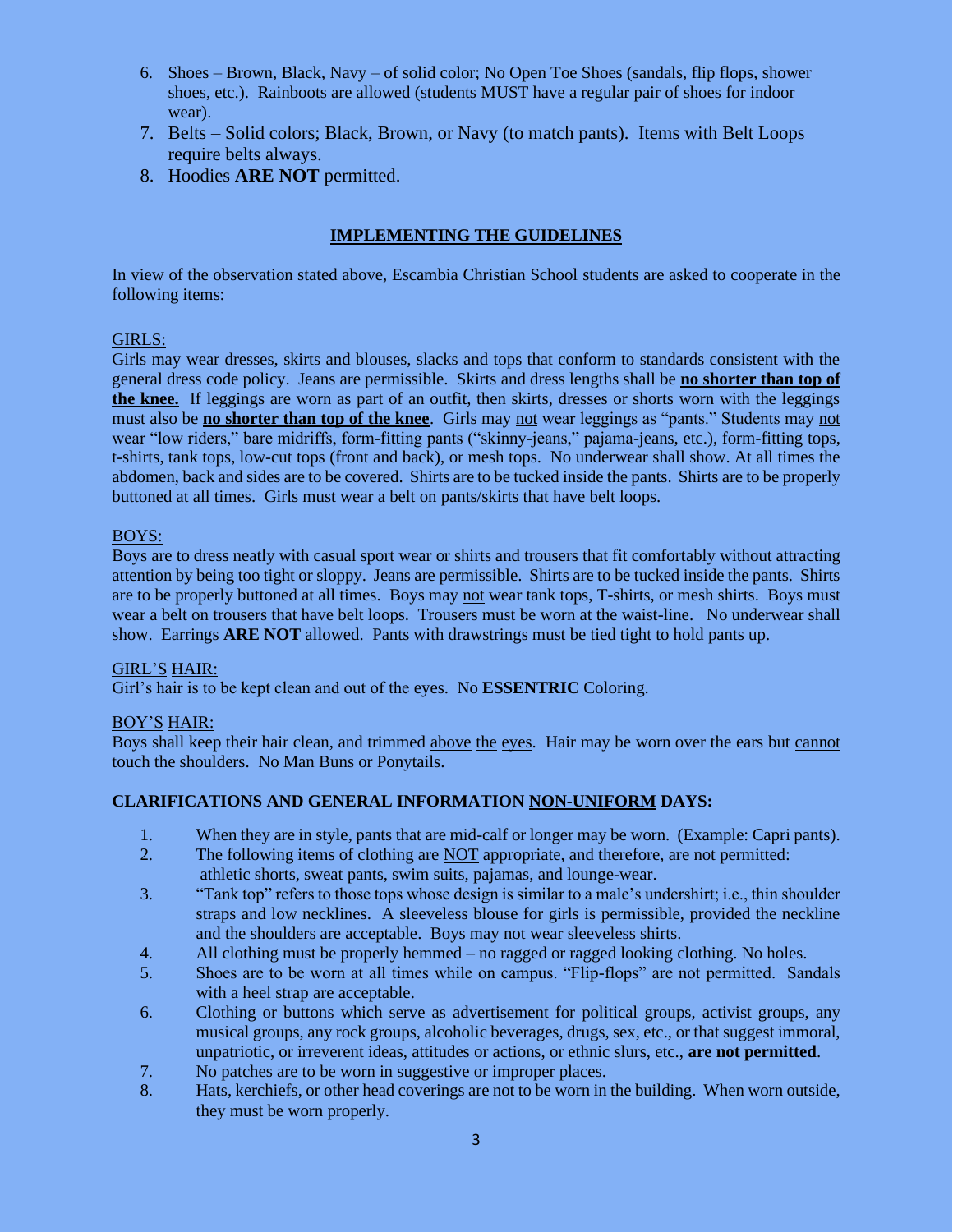- 9. Sun suits, sun dresses, etc., are not permitted for school wear.
- 10. Dress for all school-sponsored activities must be in accordance with these guidelines.

Shorts Guidelines:

- a. Shorts must be no shorter than the **top of the knee** in length.
- b. Shorts must be **modest** and in good taste. Spandex or form fitting shorts are **NOT** appropriate.
- c. Shorts must be **properly hemmed.** Cut-offs or ragged looking shorts are **NOT** appropriate. The standard is "walking shorts," with belt loops, and pockets.
- d. **Longer pants may not be rolled up** to give the appearance of shorts.
- 11. In addition to the above stated guidelines, **Escambia Christian School reserves the right to determine the acceptability of the dress and grooming of its students.**

#### **DISCIPLINE FOR VIOLATION OF DRESS CODE:**

If a student is referred to the Principal for a dress code violation, the following action will ensue:

 **First Incident** – the Principal will call the parents, who will bring to the student at school a change of clothing that is consistent with the dress code.

**Second and Subsequent Incidents** – the student will be suspended from school for one day.

#### IF YOU HAVE ANY QUESTIONS, PLEASE CONTACT THE OFFICE.

#### **ATTENDANCE**

#### TARDINESS:

- 1. School hours are from 8:00 a.m. to 2:30 p.m.
- 2. A student is considered tardy at 8:05 a.m. if he/she is not in the proper class, seated and ready to work.
- 3. Tardy students should be checked into school by the **adult** who brings the students to school
- 4. A student must also be in the proper class on time during the school day. Middle school students' tardiness between classes will be reflected on their citizenship grade.
- 5. Three UNEXCUSED tardies during a grading period will result in a parent/principal conference.

#### ABSENCE:

- 1. EXCESSIVE ABSENTEEISM MAY RESULT IN RETENTION IN THE SAME GRADE, DISMISSAL FROM E.C.S., or other action deemed prudent and necessary.
- 2. VACATIONS AND TRIPS INVOLVING STUDENTS SHOULD BE PLANNED FOR HOLIDAY PERIODS OR DURING THE SUMMER BREAK. If trips become necessary during the school year, a one-week notice is to be cleared through the office. (All work missed due to an out-of-town trip (except emergencies) must be turned in to the teacher on the day one returns to school). **PLEASE NOTE:** It is a state law that all schools are to be in session 180 days a year.
- 3. Any student who accumulates twelve (12) absences per semester may be required to appear with his parents before a faculty member and the administration.
- 4. Families receiving funding through scholarship programs risk losing funding.

#### RETURNING TO SCHOOL:

Upon return to school following an absence, every student must present a **valid** note to the office stating the reason for the absence, and the date of the absence. The note must be signed by a parent or legal guardian.

TRUANCY: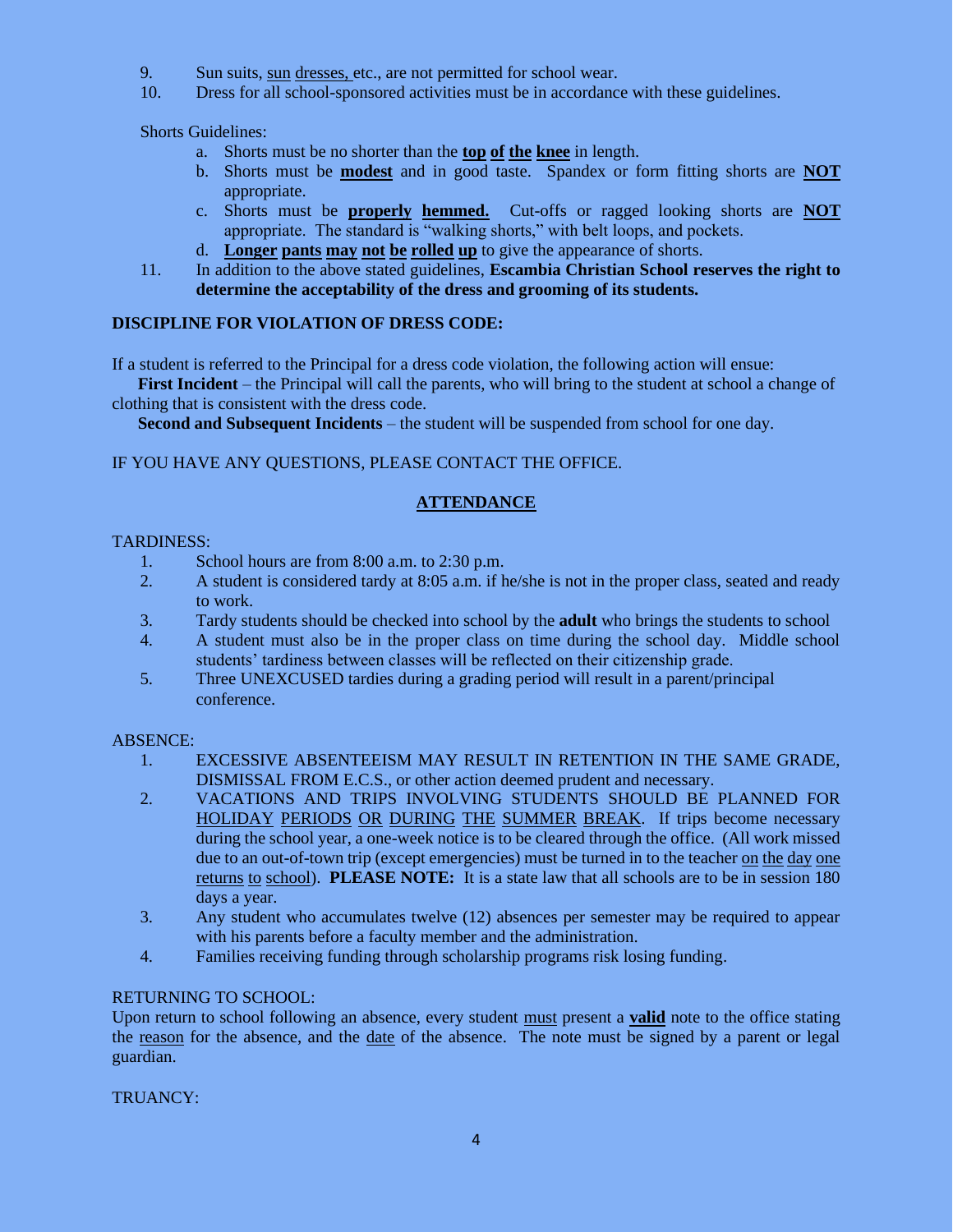Any student suspected of truancy will be reported to the proper juvenile authorities. EXCUSED ABSENCES:

- 1. Personal illness.
- 2. Illness or death in the immediate family.
- 3. Emergency medical or dental attention. Medical and dental appointments are included. However, you are requested to make all appointments after school hours if possible.)
- 4. Absences approved in advance by the principal.

#### ILLNESS OF A STUDENT:

Please do not send to school any student who is ill. Sick children do not belong in school. We follow the American Academy of Pediatrics (AAP) guidelines, and we ask that parents refer to those guidelines when making the decision of whether to send your child to school.

If a child develops any of the following symptoms during school the parent will be contacted to pick up the child: elevated temperature, nausea, diarrhea, head lice, communicable disease symptoms or at the discretion of the Principal. A sick child will be isolated from other children and made as comfortable as possible while waiting to go home. If a child is sent home from school because of illness, the child will not be admitted back to school for at least 24 hours from the time he/she left school. AAP states, "Parents can allow children to return to school after symptoms are gone for at least 24 hours."

A child who has fever, diarrhea, vomiting, or pink eye prior to school must stay at home (American Academy of Pediatrics guidelines). If your child has diarrhea and/or vomiting, keep your child at home for 24 hours after the last episode **(without medication).** Your child should be fever-free for 24 hours **(without medication)** before returning to school. Please consider the health of your child and the other children in the class and follow these guidelines.

Notify the Principal if your home has a confirmed communicable disease present. Parents will be notified of exposure to diagnosed cases of communicable diseases at school. **If your child is sick please keep him/her at home.**

#### MAKE-UP WORK:

The following policies apply to make-up work for students absent:

- 1. It is the student's responsibility to get all make-up assignments and to submit, on time, all make-up work.
- 2. All work missed, including exams, can be submitted for a grade only for EXCUSED ABSENCE.
- 3. A student has one day for each day absent **PLUS** one extra day in which to complete and submit to the teacher for a grade all work missed. **THIS INCLUDES EXAMS.** School assignments and exams not made up in the allotted time will be recorded as an **"F" (zero).**
- 4. Work that is missed due to unexcused absences cannot be submitted to the teacher for a grade. **A STUDENT WILL RECEIVE AN "F" (zero) FOR ALL WORK MISSED, INCLUDING EXAMS.**
- 5. All work missed due to an out-of-town trip (except emergencies) must be turned in to the teacher on the day one returns to school.

#### LEAVING SCHOOL EARLY:

Any student who must leave school early must be checked out through the office by either a parent or legal guardian. If a student needs to be dismissed during the school day, the parent or guardian must send a note to the office. The note must state the reason for early dismissal. **"PERSONAL" IS NOT A REASON** for an excused early dismissal. The date and time the student is to be picked up, and who is to pick up the student must be included. WE REPEAT: **ALL STUDENTS WHO ARE DISMISSED EARLY ARE TO BE CHECKED OUT THROUGH THE OFFICE.**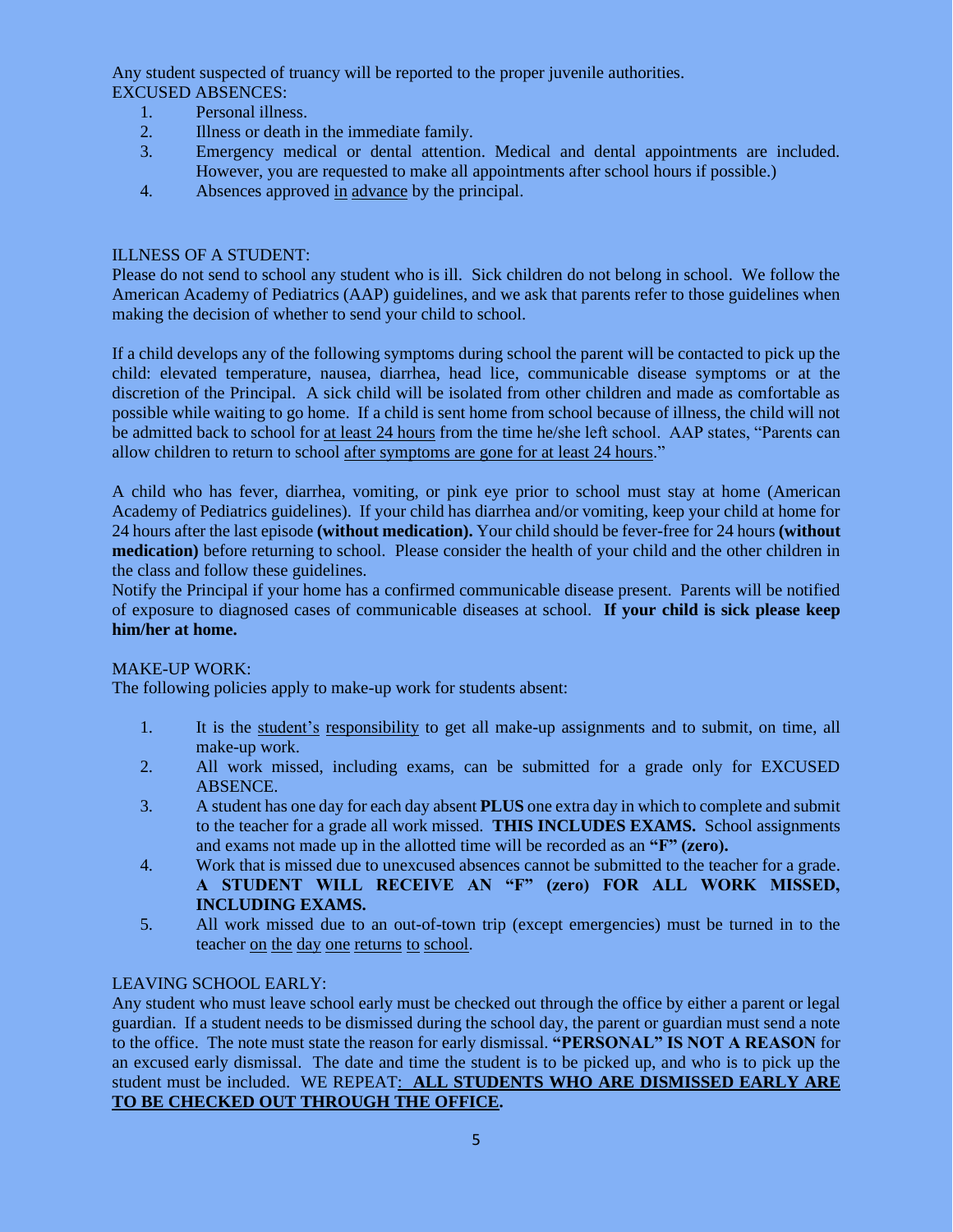#### LEAVING SCHOOL WITH OTHER STUDENTS:

If a student wishes to go home with another student to spend the night, etc. a note from the parents or guardians of each student must be sent to the office. This is for the safety of the student.

#### **VISITS TO SCHOOL**

Visits to school and classes are warmly encouraged. Visitors MUST check in and receive a Visitor's Badge from the prior to visiting classrooms. Unscheduled conferences with teachers are prohibited as they take away from teacher-student time. (See "Parent-Teacher Conference," below).

#### **PARENT-TEACHER CONFERENCES**

Parent – Teacher conferences are a vital communication tool in the best interest of the student. It is to everyone's benefit – parent, student and teacher – to schedule each conference so that adequate preparation can be made. Unscheduled conferences (sidewalk meetings, etc.) are unprofitable due to lack of adequate preparation. Conferences can be arranged by calling the school office. Conferences may be initiated by parent(s), the teacher, or the principal.

#### **CLASS PARTIES**

#### I. HOLIDAYS

 A. Frequency – Class parties may be held **only** at Christmas, Valentine's Day, and Easter. B. Above Parties will be held the last day of school before the holiday.

- II. ALL OTHER PARTIES (Birthdays for **Elementary School Students**/Special occasion parties for Elementary Students will be held the last period of the scheduled day).
- III. Pre-Kindergarten and Kindergarten teachers may hold their parties during snack time.
- IV. **Middle School Students** Birthdays: Allowed store purchased cakes and cupcakes during lunch.

#### **REPORT CARDS**

\*Student Grades can be accessed through MySchoolWorx portal.

Report cards will be issued four times per year. For grading periods 1, 2, and 3, they will be sent home by the student.

The final grade report must be picked up from the office. A notice will be sent home at the end of the school year announcing the date for final report card pick-up.

All tuition, fees and charges must be paid before final report cards are picked up.

Report cards for grading periods 1, 2 and 3 are to be returned to school within **one week** from the day they are sent home.

\*DEPARTMENT OF EDUCATION REQUIRED HOURS:

 $K-5 = 540$  Net Instructional Hours  $1<sup>st</sup> - 3<sup>rd</sup> = 720$  Net Instructional Hours  $4<sup>th</sup> - 12<sup>th</sup> = 900$  Instructional Hours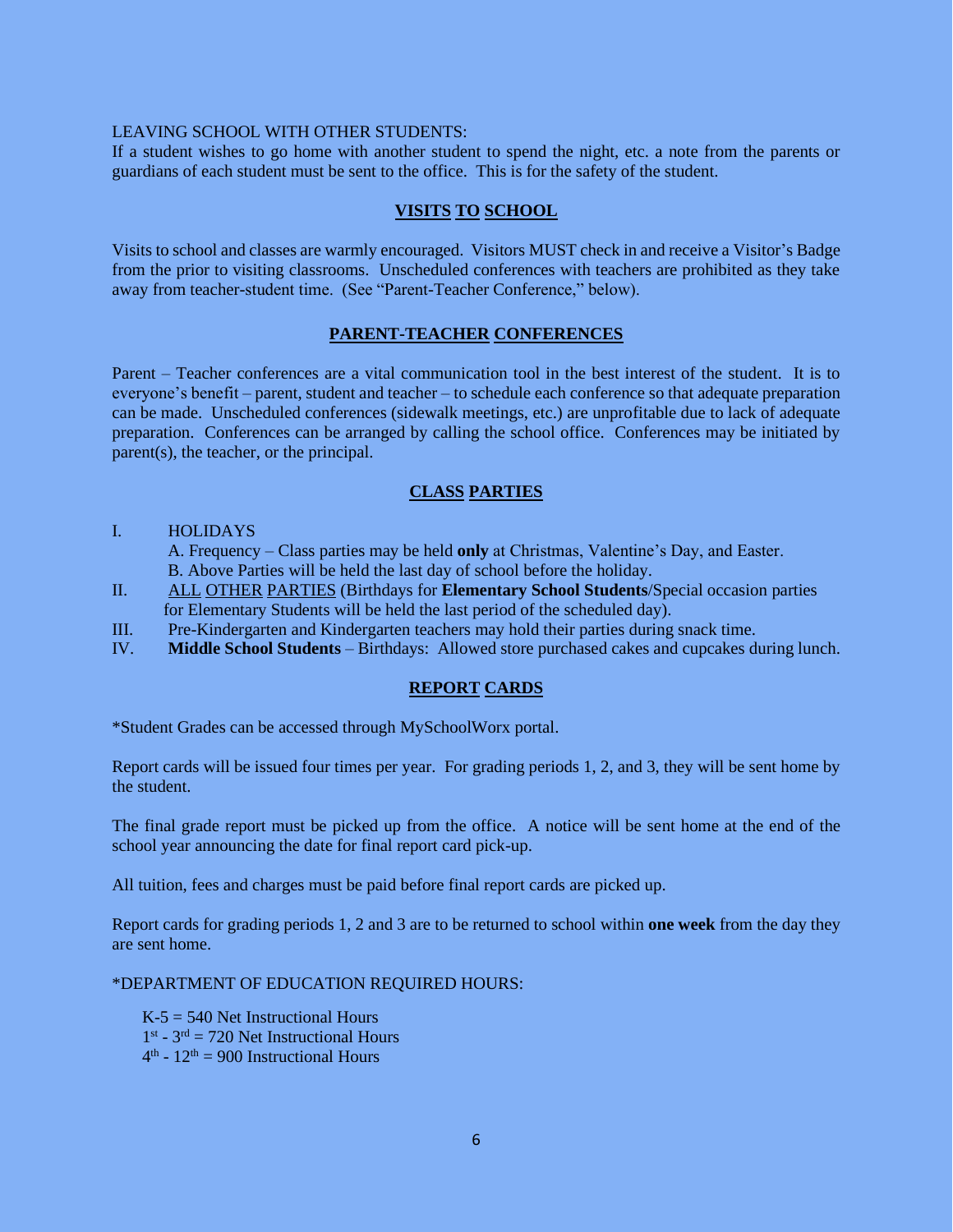In order for a student to be promoted to high school from the middle grades, they must successfully complete the following:

- Three middle grades or higher\* courses in English language arts.
- • Three middle grades or higher\* courses in mathematics.
- Three middle grades or higher\* courses in science.
- Three middle grades or higher\* courses in social studies.
- • \*One of these social studies courses must be Civics.

The statutory requirements for middle grades promotion are found in section 1003.4156, Florida Statutes.

#### **ACADEMIC AND CONDUCT REPORTING**

#### THE PROGRESS OF STUDENTS WILL BE INDICATED AS FOLLOWS:

|              | VGVery Good        |
|--------------|--------------------|
|              | $G.\dots Good$     |
| Kindergarten | SSatisfactory      |
|              | NNeeds Improvement |
|              | UUnsatisfactory    |

#### **Grades 1 – 8**

| <b>ACADEMIC</b> |                   |  |                   | CONDUCT                     |
|-----------------|-------------------|--|-------------------|-----------------------------|
| $A+$            | $-100$            |  | $C_{+}$ - 79 - 81 | A                           |
|                 | $A = 96-99$       |  | $C = 75 - 78$     | <sub>B</sub>                |
| $A -$           | $-92-95$          |  | $C_{7}$ - $72-74$ | $\mathcal{C}_{\mathcal{C}}$ |
|                 | $B_{+}$ - 89 - 91 |  | $D_{+}$ - $70-71$ | D                           |
|                 | $B = 85 - 88$     |  | D $-67-69$        | F                           |
|                 | $B - 82 - 84$     |  | D- $-65-66$       |                             |
|                 |                   |  |                   |                             |

F - 64/under

Effort evaluations are indicated by the following:

1……………Good 2……………Fair 3……………Poor

#### **MID-TERM PROGRESS REPORTS**

The school year for Escambia Christian School students is divided into four (4) nine-week grading periods. At the end of the fourth week of each grading period, all students will be evaluated and mid-term progress reports will be sent to the parents. As with report cards, the progress reports are to be signed by parent/guardian, and returned to school within one week from the day they are sent home.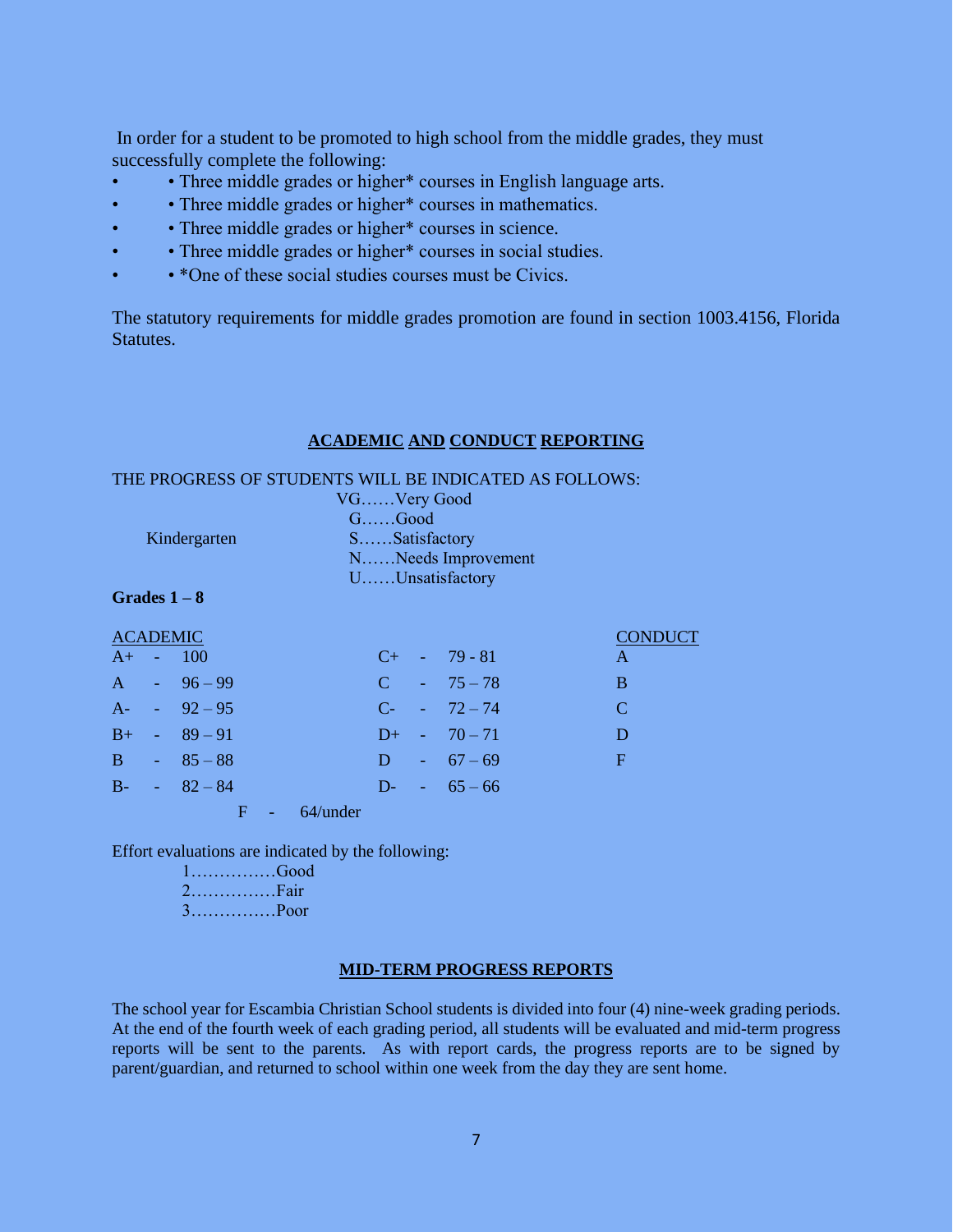#### **RETAINED STUDENTS**

Students who fail two core (2) subjects for the year will be retained in their grade. Elementary school (grades K-5) determines the yearly grade by averaging the four grading periods. Middle school (grades 6 – 8) determines the yearly grade by averaging the two semester grades.

#### **MESSAGES TO STUDENTS**

Messages will be delivered to students during the school day so as not to disrupt classes.

#### **REQUIREMENTS FOR PARTICIPATION IN EXTRACURRICULAR ACTIVITIES**

No student or group of students may represent the school without permission from the administration. Any student or group of students representing the school in any activity must conform to all the principles and ideals of E.C.S.

A student participating in Extracurricular Activities must maintain an overall "C" average (2.0 on a 4.0 scale); no "F" in any subject; Conduct grade not below "B" (3.0 on a 4.0 scale).

If a participant does not meet the above guidelines, that participant will be suspended from participation for a two-week period. Grades will be checked at the end of one week. If the student has improved his/her grades, and now meets the minimum guidelines, he/she will be allowed to rejoin the extracurricular activity. If not, then the participant will have one more week to improve. If at the end of the second week the participant is still not meeting these guidelines, that participant will be dismissed from the activity (will not be allowed to rejoin for its duration). Any student who does not finish an activity will not be eligible for that activity's awards at the end of the year.

#### **UNACCEPTABLE CONDUCT**

The following conduct is prohibited during the school day and at all school functions. Anyone guilty of the following will receive appropriate disciplinary action.

- 1. Fighting
- 2. Use of tobacco in any form
- 3. Gambling
- 4. Throwing sticks, rocks, paper, etc.
- 5. Running on sidewalks
- 6. Willful destruction of another's property
- 7. Chewing gum

Parents of middle school students: Please be sure you have a copy of the E.C.S. Middle School Discipline Policy letter.

#### **LUNCH PROGRAM**

Escambia Christian School is participating in the **National School Lunch Program**. All students are eligible for Free Breakfast, Lunch, and After School Snack. A copy of ECS' Health & Wellness Policy is accessible on our website.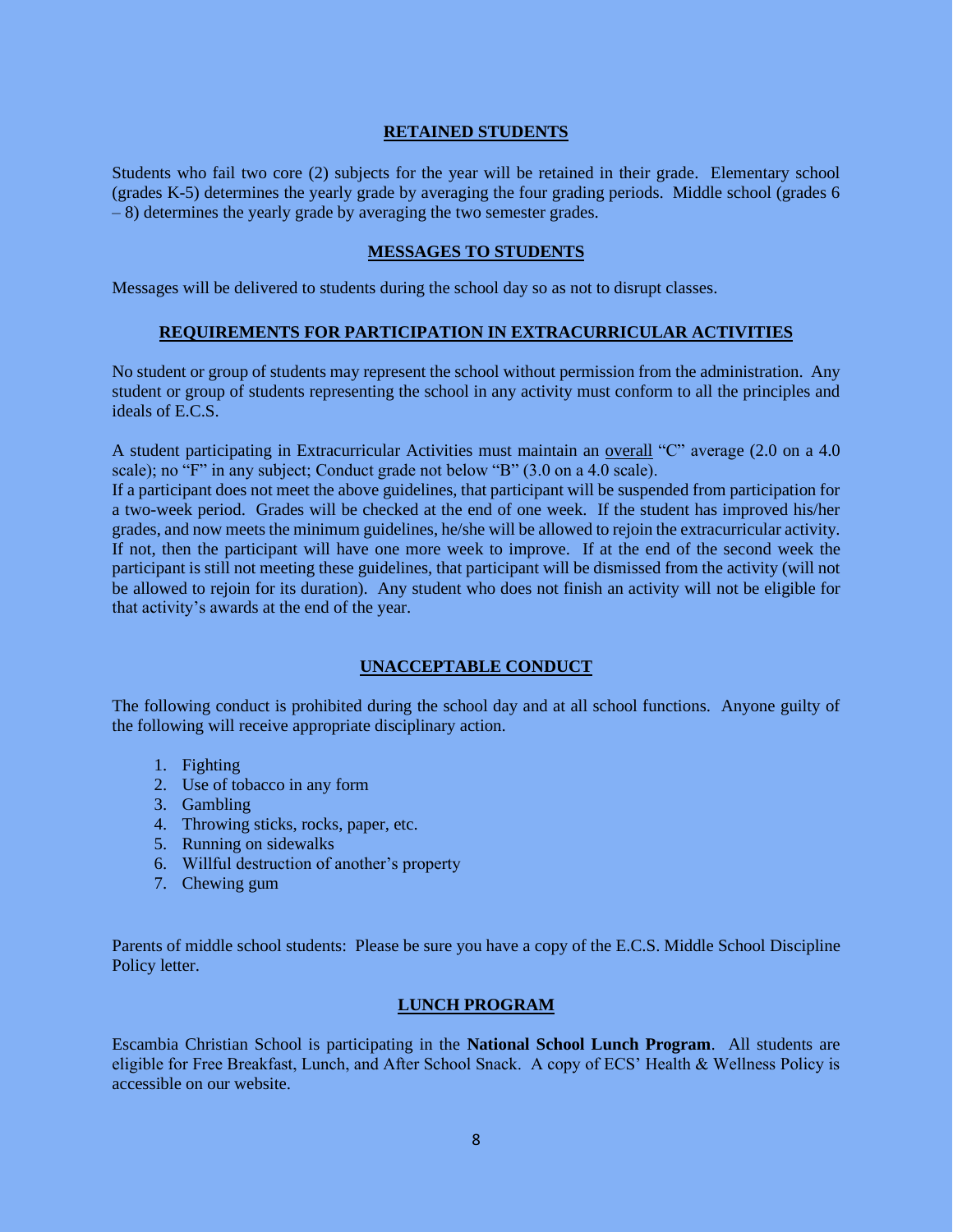The menu consists of items served in alignment with the National Healthy Eating program.

Please do not bring lunch purchased from a fast-food restaurant. Students may bring lunch from home.

#### **LOCKERS**

Lockers are provided for students in grades 6, 7, and 8. It is the responsibility of each student to provide a combination lock with which to secure his locker and protect his supplies and valuables. ONLY COMBINATION LOCKS MAY BE USED. Locks are **MANDATORY**.

Escambia Christian School is not responsible for the loss or theft of any student's books, supplies or valuables. Therefore, it is advisable for a student to take the following precautions:

- 1. Do not leave valuables in the locker overnight.
- 2. Purchase a combination lock of good quality, and use it consistently! Submit to your homeroom teacher a card listing your name, your locker number, and your lock combination.
- 3. Do not give the combination to any other person, including fellow students.

#### **WEATHER/SCHOOL CANCELLATION**

If it should become necessary to cancel school due to severe weather, announcements will be made on the following radio/TV stations:

**WCOA, 1370 AM WEAR-TV Channel 3**

We will endeavor to follow the public schools in order not to pose undue hardship on parents with children in both private and public schools.

#### **CHAPEL ETIQUETTE**

Chapel is an integral part of the school program at Escambia Christian School. It is during this time that we pause to worship, as well as to provide programs of educational value. Everyone is expected to enter quietly, participate as the opportunity is presented, and exit quietly after chapel is over.

CHAPEL ATTIRE (Wednesdays) Girls: Uniform Skirts, Skorts, or Dresses. Boys: Uniform **Long** pants and shirts.

#### **FIELD TRIPS**

Field trips are planned for their educational value. Notes giving all the details of the planned trip will be sent home. It is essential that parents sign the permission slip and return it to school. A student will be permitted to go on a trip only if he/she has a completed permission slip on file in the office. **VERBAL PERMISSION IS NOT ACCEPTABLE.**

#### **LOST AND FOUND**

All articles of clothing and supplies should be labeled so that, if lost, they may be identified and returned to the owner. All items that are found should be brought to the office. Should you lose some item please check in the office to reclaim it.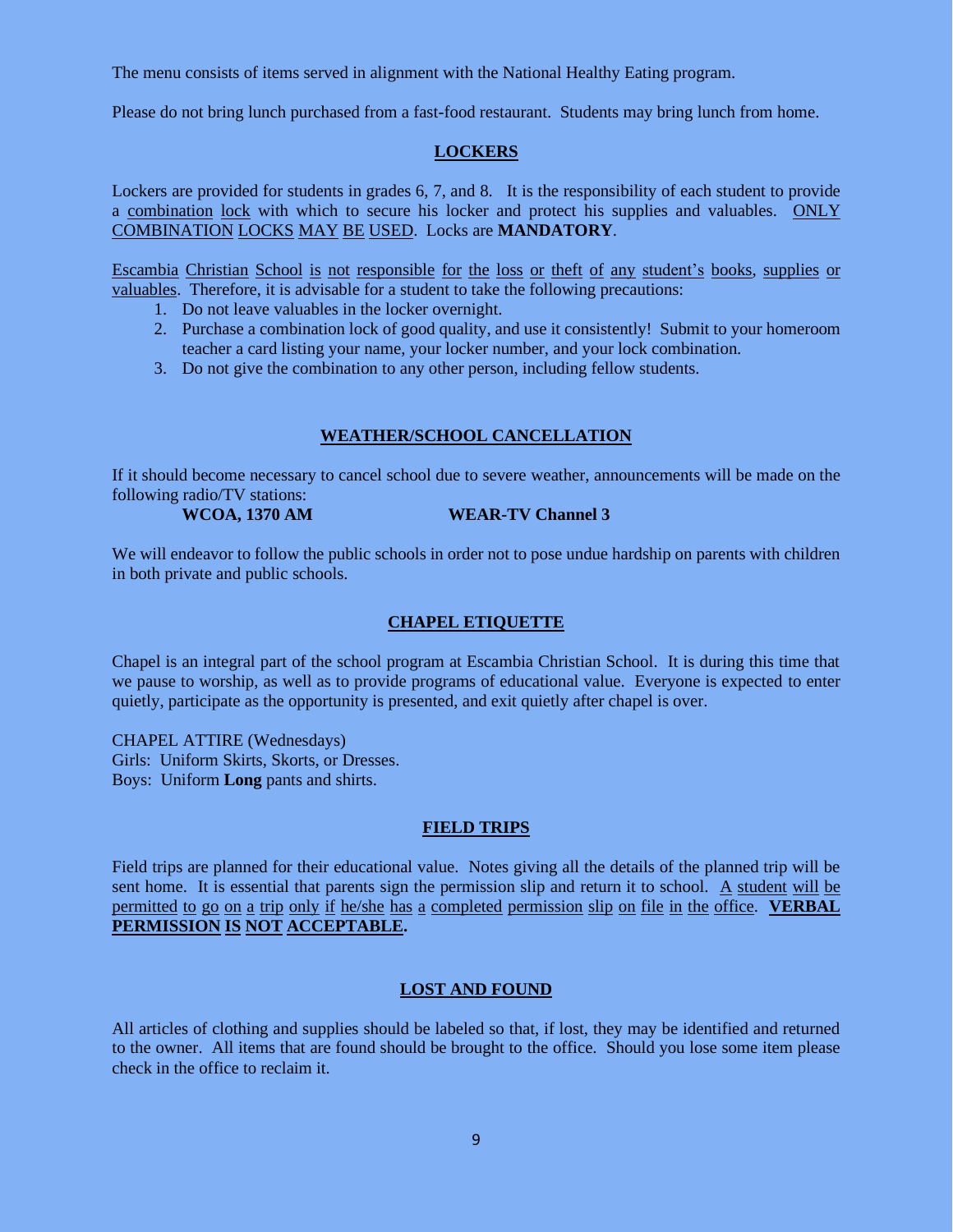#### **LIBRARY**

The library is a place to read and study; therefore, there should be no misbehaving or loud talking in the library.

Books that are damaged or lost will be paid for by the student who checked out the book. We must charge the current replacement cost of the book. The charge must be paid before the student may check out books again.

Reference books may not be checked out except by special permission of the Librarian.

Books are to be checked out for a period of one week. All overdue books will be subject to a fine of  $5¢$  per school day.

Only one book at a time may be checked out by a student.

#### **HOMEWORK**

Homework is meaningful work and therefore a vital part of the school program. It is through additional work outside of class that the student can learn more perfectly the concepts and ideas presented in class.

Good schools encourage extending the school to the home and the home to the school. Our school is no exception. Homework may be an extension of classwork, enrichment activities or a challenge. It is never to be a child's first exposure to a new concept or skill. Homework should be short in duration and something a child could do independently. All homework should be reviewed and/or checked. Completion of homework, including returning the work when it is due, is important to a student's academic success and development of responsibility.

Middle School students may expect to have two hours of homework each night.

Generally, there will not be any homework for elementary school (grades  $1 - 5$ ) on Wednesday evenings.

Homework should not become excessive. If your child seems to be spending all of his time away from school doing homework, a conference with the teacher(s) would be advisable.

#### **AWARDS**

Near the conclusion of the school year we celebrate our students' excellence by participating in the E.C.S. awards program. The awards focus on student achievements of the past year.

Following is a list of the awards presented, and some brief explanation when necessary.

- 1. BIBLE CERTIFICATES are presented to all students in each class who have maintained at least an "A-" scholastic average in Bible and an "A-" citizenship average for the year.
- 2. MILEAGE CLUB AWARDS are presented to elementary school students who have excelled in their participation in the Mileage Club.
- 3. ELEMENTARY SCHOLASTIC AWARDS are presented to all students in the first through fifth grades who maintain an overall average of "A-" or above for all subjects (combined average). Note: Includes Bible. Does not include citizenship, writing, physical education, or music. "Scholastic" is the key word.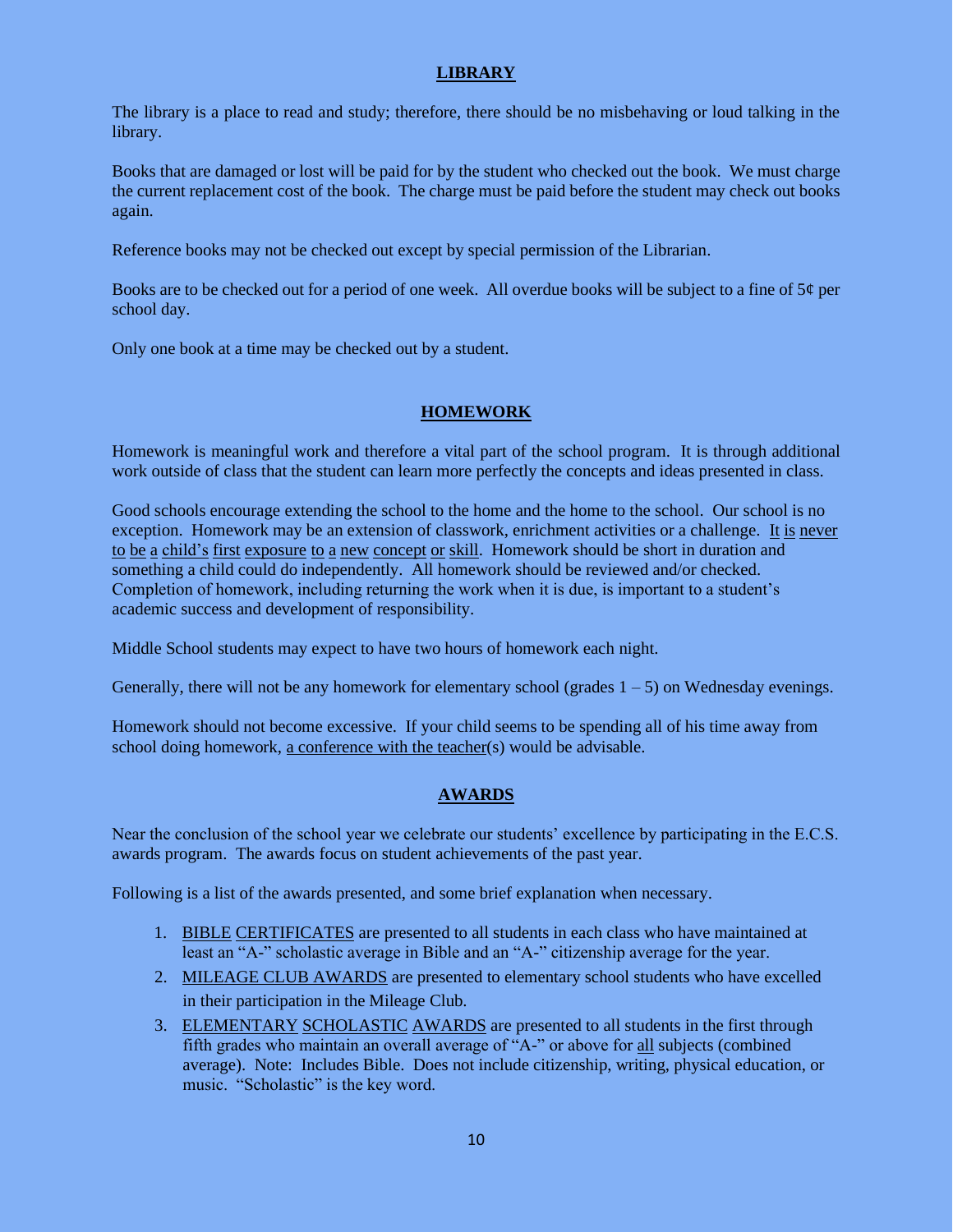- 4. MIDDLE SCHOOL SCHOLASTIC AWARDS: In Grades 6, 7, and 8, Certificates of Achievement are presented in each subject area to all students who maintain an overall average of "A-" or above. A plaque will be presented to all students who achieve a final average of "A- " or above in every subject.
- 5. BETA CLUB MEMBERS receive awards for their membership in the E.C.S. chapter of the National Junior Beta Club.
- 6. THE RALPH ELLIS MEMORIAL GOOD CITIZENSHIP AWARD is presented to the middle school student who most nearly exemplifies the Christian principle of excellence in attitude, conduct and character. This award symbolizes what Escambia Christian School is all about. It is given in memory of Mr. Ralph Ellis, a former member and Chairman of the Board of Directors of Escambia Christian School.

#### **NATIONAL JUNIOR BETA CLUB**

In 1976 Escambia Christian School organized its chapter of the National Junior Beta Club. This organization is open to students in grades 6, 7, and 8 who maintain at least a "B" average, whose character is of a superior quality, whose attitude regarding all matters is excellent, and whose conduct exemplifies principles of good citizenship.

Induction is held once each year at the conclusion of the first semester.

#### **PRINCIPAL'S LIST**

Those students who maintain an over-all "A-" average or above where only one grade is "B", and who have a citizenship grade of VG-, A- or above for the grading period shall be placed on the Principal's List for the period. Middle school conduct grades will be an "A-" average of all classes. (excluded are writing, physical education, and music)

#### **HONOR ROLL**

Those students who maintain an over-all "B" average where only one grade is "C", and who have a citizenship grade of VG-, A- or above for grading period, shall be placed on the Honor Roll for the period. Middle school conduct grades will be an "A-" average of all classes. (excluded are writing, physical education, and music)

#### **ACHIEVEMENT TESTS**

Each year near the end of the school year, achievement tests are administered to the students. The purpose of these tests is to evaluate the educational program of E.C.S. as reflected in the overall performance of our students on the exams.

Parents may schedule conferences with teachers following the grading of the tests for an explanation of their child's performance.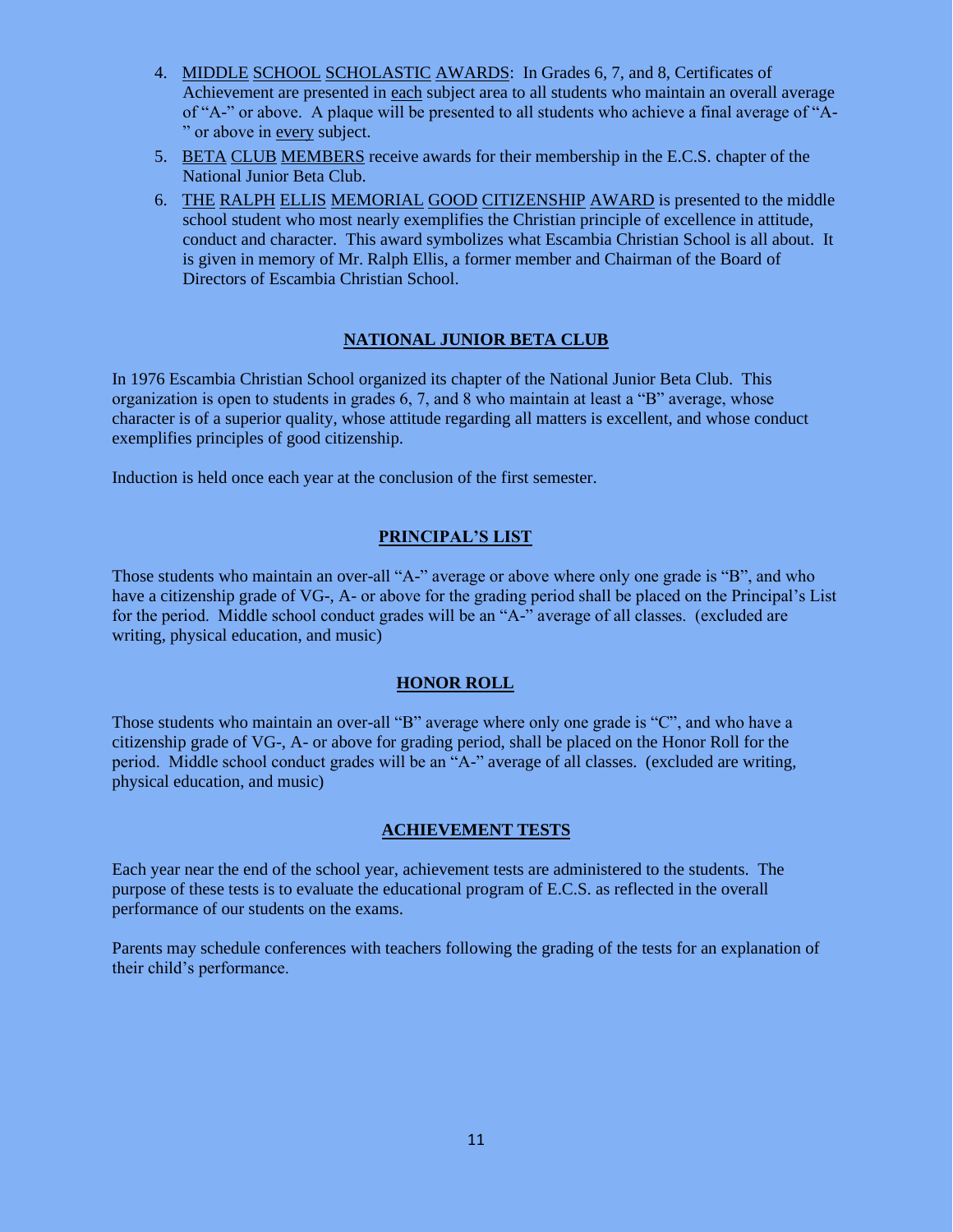#### **AUXILIARY ORGANIZATIONS**

There are two auxiliary organizations that support the program of E.C.S.

**P.T.F.A.** stands for Parents-Teachers-Friends Association signifying the different individuals who cooperate to make E.C.S. possible. All assist the program of Escambia Christian School in various ways. You are encouraged to become an active member.

**Men's Support Group**: The primary function of the group is to raise funds to support E.C.S. Their emphasis is facilities improvements.

You are encouraged to support the functions of these groups.

#### **MISCELLANEOUS**

All eating and drinking are to be confined to the cafeteria.

Do not bring cell phones or any other electronic devices to school unless directed by a teacher upon approval from the Principal.

Students are not to bring toys, knives, etc. to school. Unauthorized cell phones, electronic devices, toys (to include Spinners) and knives will be confiscated and returned at the end of each grading period.

All notes from parents should be signed and dated.

A permission slip signed by the parent(s) must be on file, in the office, for a student to ride a bicycle to and from school.

The Escambia County Health Department provides written guidance regarding administering medications to students. Please comply with the following regulations:

#### **ALL PRESCRIPTION/NON-PRESCRIPTION MEDICATION THAT YOU WISH TO BE ADMINISTERED BY OFFICE STAFF DURING THE SCHOOL DAY MUST BE ACCOMPANIED BY A FORM COMPLETED AND SIGNED BY THE STUDENT'S PARENT OR GUARDIAN. THIS FORM IS AVAILABLE IN THE SCHOOL OFFICE.**

We cannot administer **any medication** without the proper form signed by a parent. **Do not SEND medication to school with your child. Students are not allowed to carry medication on campus. All medication should be exchanged "adult hand to adult hand." Medication that needs to be administered at school can be given to the bus driver, extended care personnel, an adult on the ramp, or preferably brought directly to the school office by a parent or guardian.**

**ALL PARTIES** during the school day must receive prior approval of the administration.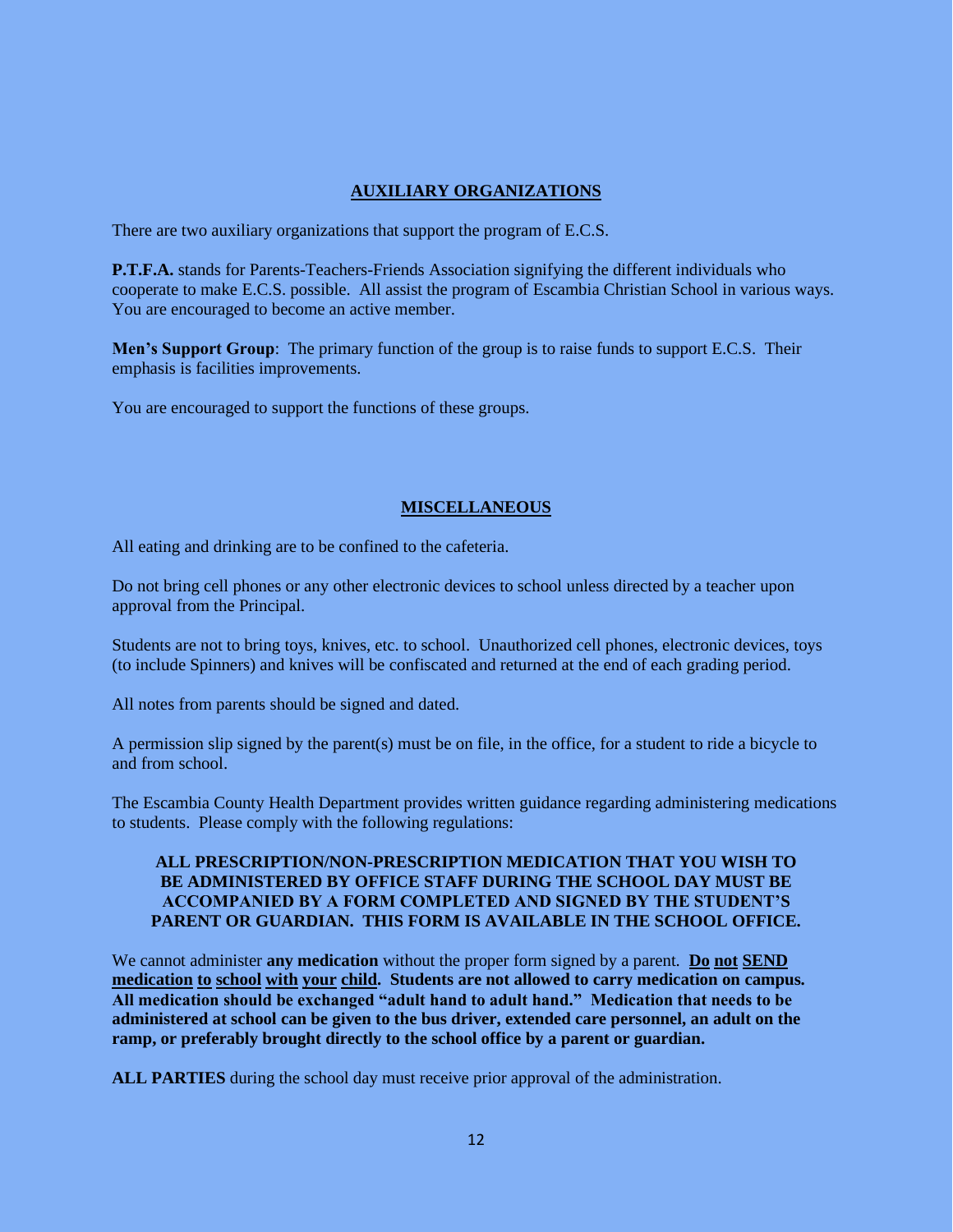#### **SCHOOL BOOKS**

School books are issued to students at the beginning of each school year. Rental fees for the books are incorporated in the school's fee schedule.

All books will have a letter grade assigned to them each year. This letter grade reflects the condition of the book when issued to students. Students are responsible for the care of the books in their custody. A penalty charge will be assessed for unreasonable abuse (dropping more than one letter grade during the year). The amount of the penalty will depend on the extent of damage to the book. A replacement charge will be assessed for a lost book.

#### **EXTENDED CARE**

Extended care is available both morning and afternoon. Morning students may be dropped off from 6:30 a.m. to 7:30 a.m. Afternoon students may be picked up between 2:45 p.m. and 6:00 p.m.

Drop-ins: Students of E.C.S. may be placed in extended care on a drop-in basis for a flat charge of \$7.00/day for the morning session and \$13.00/day for the afternoon session for one student.

Students may be dropped off for A.M. Extended Care no earlier than 6:15 a.m. For the safety of your children, please see that they are in the extended care room before you drive away. An early charge of \$1.00 per minute will be assessed before 6:15 a.m.

Please pick up your child(ren) by 6:00 p.m. A late charge of \$1.00 per minute will be assessed after 6:00 p.m. **This charge is to be paid at the time you pick up your child**. Your child may not return to the extended care program until the late charge is paid.

#### **PAST DUE ACCOUNTS**

Any account that is past due at the end of a school year will result in all records being held by Escambia Christian School. Each family is considered to have one account regardless of how many students attend ECS from that family. Past due payments for any student in a family constitute an unpaid account for the whole family and will result in the above-mentioned retention of records.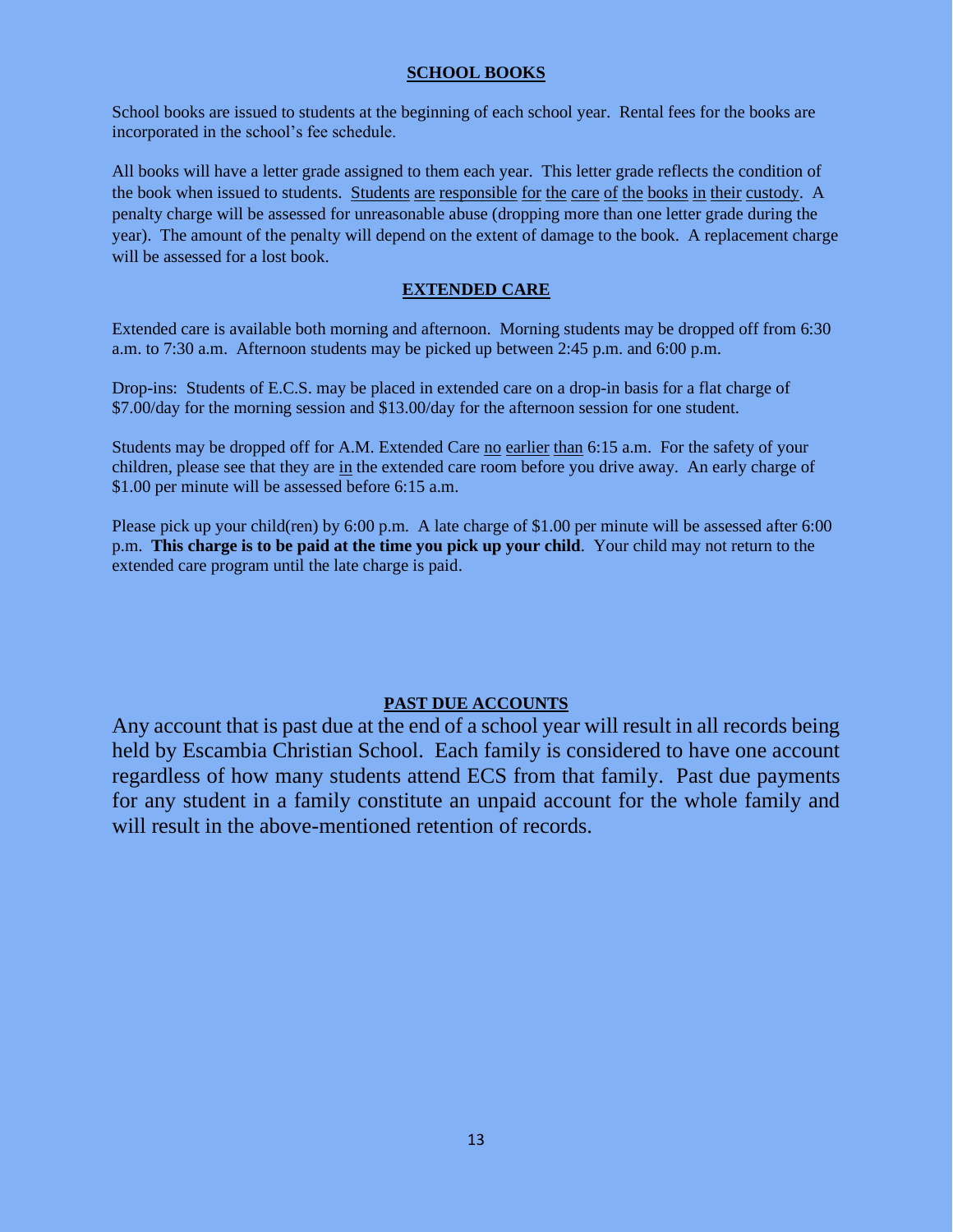# **Escambia Christian School**

3311 WEST MORENO STREET P. O. BOX 17449 PENSACOLA, FL 32522 850-433-8476 VOICE / 850-433-8333 FAX

Stephanie Davis-Keeton, MSM Administrator/Principal

August 1, 2019

#### **Escambia Christian Middle School Discipline Policy**

This Discipline Policy solely pertains to our Middle School. Parents and Guardians, please contact your child's teacher or me with questions or recommendations for improvement.

Discipline is the overall condition of order and control created by love, training, restraint and example. A disciplined environment is needed both in the home and in the school setting in order to develop desirable characteristics of obedience, respect, kindness, understanding and love. The word discipline comes from the root word meaning learner or "disciple." Discipline should always be a learning experience for a child. There must be a balance of love and control to create an environment in which the child understands what is expected, and knows the limits and consequences if he or she chooses to disobey.

Discipline is:

- 1. A sign of love and concern by those in authority.
- 2. A path to provide an environment that is conducive to learning.
- 3. A method of providing for each student's safety and protection.
- 4. A means of developing a child's sense of responsibility.

#### **Correction:**

ECS Middle School teachers and staff shall use these measures to correct a student's behavior:

- 1. Verbal Correction instructing the child as to what is expected and offering suggestions.
- 2. Demerits the following minor infractions result in one (1) demerit: class disturbance, tardiness, lack of completed homework, and lack of preparation for class (includes not bringing book, paper, pen or pencil). \*The homeroom teachers keep records of demerits earned each marking period.
- 3. Parent contact –You will be notified (phone call, written communication, or parent/teacher conference at the school) when your child receives his/her 5<sup>th</sup> demerit. We hope that parents will help their children to behave in a way that will result in no additional demerits.
- 4. Suspensions If a student accumulates ten (10) demerits he/she will receive a one-day suspension from school. A second suspension for 10 demerits in the same grading period will result in referral to the Principal and Formal Probation.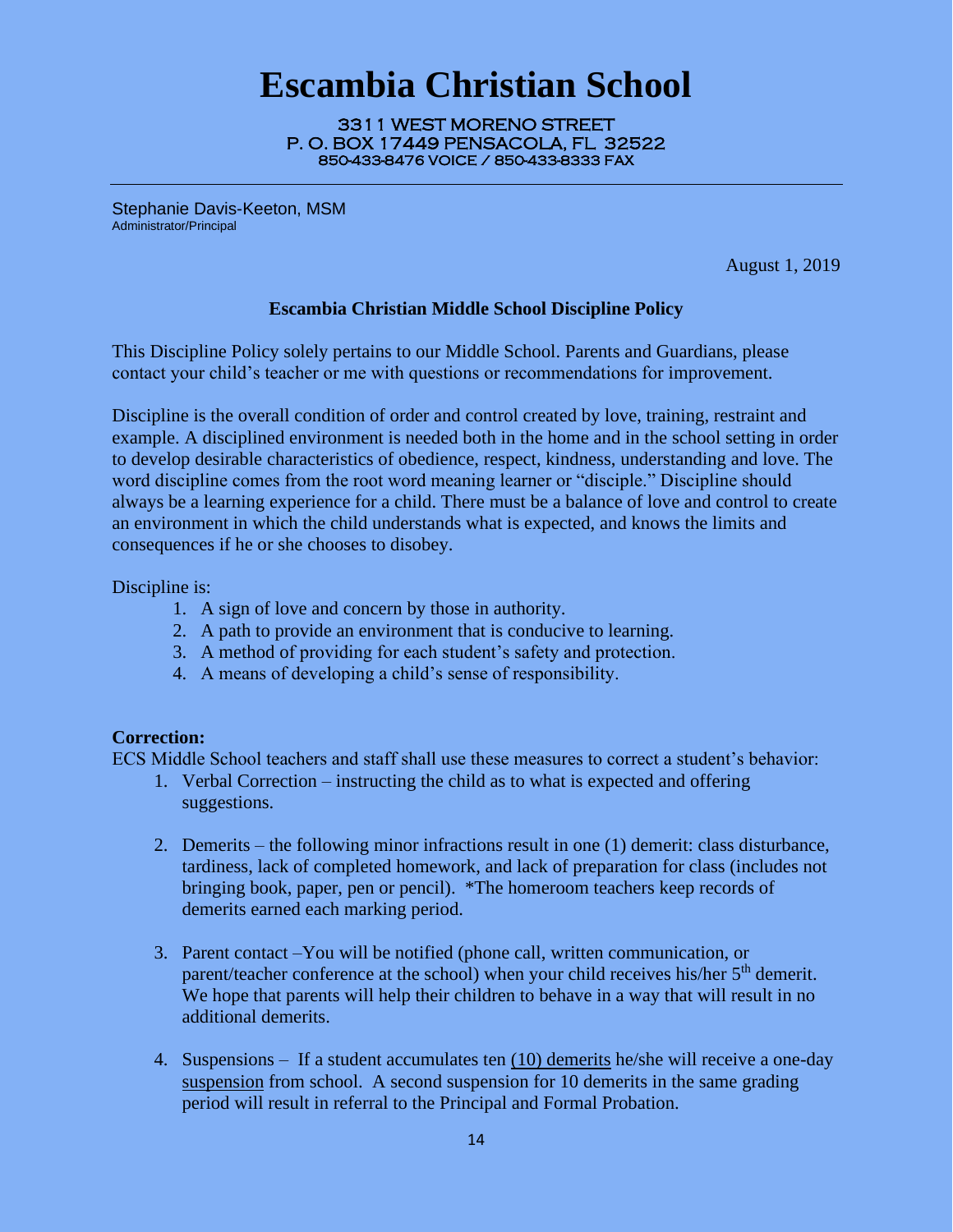#### **Instruction:**

Teachers shall instruct students concerning the rules and regulations they are expected to obey, review these rules regularly so that each student fully understands what is required, and post classroom rules for students to read. Students shall be counseled privately when their behavior is inappropriate and parents may be notified if deemed necessary by the teacher.

#### **Definitions:**

- 1. Class Disturbance: Any action by a student that causes the disruption of instruction, study or class work (class assignments, tests, quizzes, etc.).
- 2. Tardy: Not being seated in their assigned seat with the required materials for that class, and ready to start class work when the tardy bell starts ringing.
- 3. Lack of preparation: Unprepared for class activity (includes lack of paper, pencils, book, notebook, homework, signed papers, etc.).
- 4. Dress code violation: Failure to comply with ECS Dress Code.
- 5. Breach of Moral conduct: Profanity, vulgarity, sexual harassment and dishonesty.
- 6. Sexual harassment: Touching inappropriately (physical); Sexually explicit language, discussions of sexual activity (verbal).

#### **School Expectations:**

- 1. Because of our concern for the worth and dignity of persons, each student of the school is expected to be sensitive to special needs existing in our school and in society. Discrimination against others on the basis of race, national origin, sex or handicap is not acceptable.
- 2. Any kind of demeaning gesture, threat of violence, or physical attack directed toward another person will not be tolerated.
- 3. Consideration for others and standards of good taste are important; therefore, all activities should be limited by this principle.
- 4. Because a clean building provides a better atmosphere for work, students should accept responsibility for keeping the building and surrounding grounds as neat as possible. Proper care must also be taken of all school equipment and furniture. Vandalism of property is unacceptable. Chewing of gum is not permitted on school grounds.
- 5. Radios, recording devices, electronic games, cell phones, and cameras may not be brought to school unless needed for a specific assignment with permission granted from the teacher.
- 6. Students should conduct themselves in an orderly manner while moving between classrooms. Students are expected to walk rather than run.
- 7. Social relationships should manifest good taste. Inappropriate public displays of affection (holding hands, arms around each other, kissing, etc.) will not be permitted. This is known as the *"HANDS OFF POLICY."* Sexual promiscuity is not acceptable.
- 8. Escambia Christian School recognizes the danger to one's physical and psychological well-being in the use of certain products. Therefore, students are to refrain from using tobacco in any form, alcoholic beverages, or illegal drugs.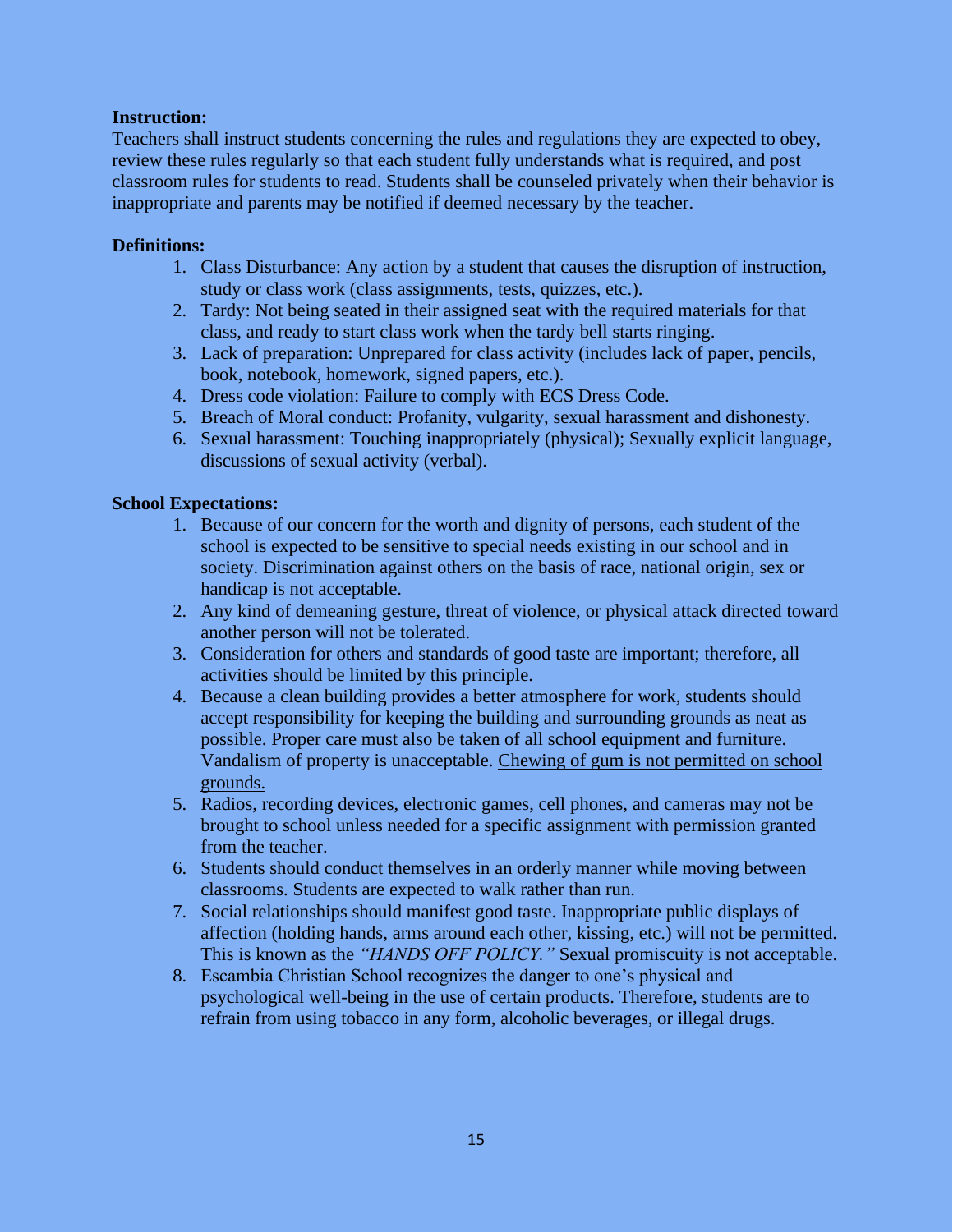#### **Warning:**

The briefing on this E.C.S. Middle School Discipline Policy (given by each student's Homeroom teacher) and providing each student with a copy of this discipline policy letter constitute the students' warning for **ALL** violations.

#### **Classroom Behavior:**

Each student's attitude and language should show respect and consideration for his/her teachers and classmates. Conduct should be pleasing and courteous. Each student should be prompt and prepared by having all the materials needed for each day. Classroom teachers will inform students about specific classroom expectations concerning behavior. These expectations are subject to approval by the principal.

#### **Contraband:**

Since school is a place where learning takes place in a safe and conducive environment, various items should not be brought to school. Some of these are: Sexually oriented material, radios, headphones, earphones, cassettes, CD's, players, beepers, telephones, baseball cards, comics, weapons (real or toy), flammables, drugs, tobacco, alcoholic beverages, products bearing the warning label "Keep Out Of Reach Of Children," magazines, skateboards, skates, roller blades, etc. Parents should always be aware of what their child is bringing to school.

NOTE: All contraband will be confiscated, held by the school, and released to the parent at the end of the grading period. The School cannot be responsible for the loss/damage of any materials brought to school by the student.

#### **Major offenses:**

The following is a list of suggested disciplinary actions. The administration may deem it necessary to waive the following and render stricter or lighter disciplinary measures according to the severity and nature of the infraction.

| <b>OFFENSE</b>                                |                 | <b>TIME/CORRECTIVE ACTION</b> |
|-----------------------------------------------|-----------------|-------------------------------|
| Immorality                                    | 1 <sup>st</sup> | Expulsion                     |
| Possession/Use of Drugs/Lethal Weapons        | 1 <sup>st</sup> | Expulsion                     |
|                                               |                 |                               |
| Possession/Use of Alcohol, Tobacco/Non-Lethal | 1 <sup>st</sup> | 6-week suspension             |
| <b>Weapons</b>                                | 2 <sup>nd</sup> | Expulsion                     |
| Vandalism/Malicious Mischief**<br><b>OR</b>   | 1 <sup>st</sup> | 5-day suspension              |
| Fighting                                      | 2 <sup>nd</sup> | <b>Expulsion</b>              |
| Sexual Harassment (physical)/                 | 1 <sup>st</sup> | 5-day suspension              |
|                                               | 2 <sup>nd</sup> | <b>Expulsion</b>              |
| Sexual Harassment (verbal)/Bullying           | 1 <sup>st</sup> | 3-day suspension              |
|                                               | 2 <sup>nd</sup> | 5-day suspension              |
|                                               | 3 <sup>rd</sup> | Expulsion                     |
| Use of Profane or Obscene Language/           | 1 <sup>st</sup> | Counseling                    |
| Possession/use of Obscene Materials           | 2 <sup>nd</sup> | 3-day suspension              |
|                                               | 3 <sup>rd</sup> | Expulsion                     |
| Excessive horseplay without property damage   | 1 <sup>st</sup> | Counseling                    |
|                                               | 2 <sub>nd</sub> | 1-day suspension              |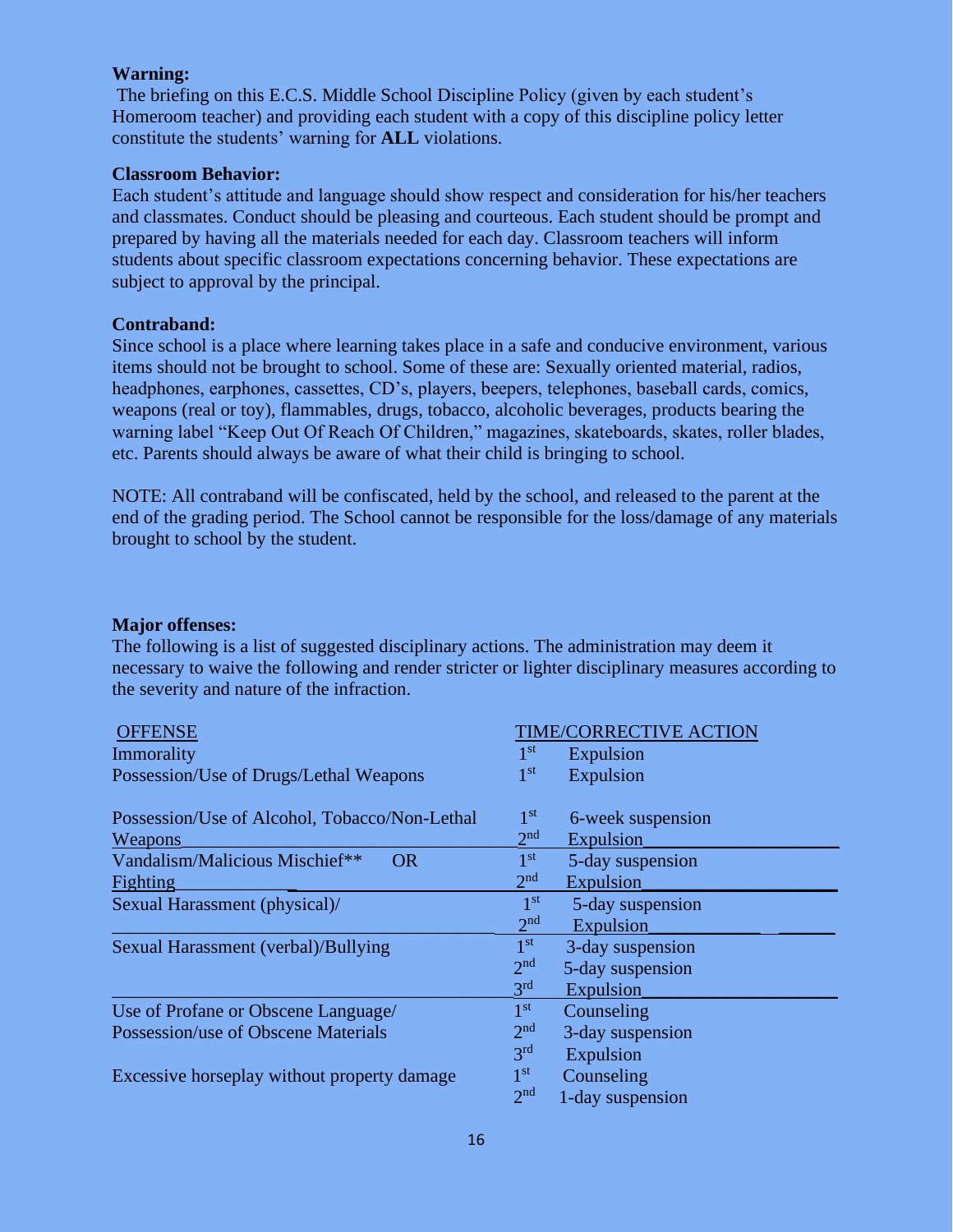|                                                  | 3 <sup>rd</sup> | 5-day suspension                  |
|--------------------------------------------------|-----------------|-----------------------------------|
| Excessive horseplay resulting in property damage | 1 <sup>st</sup> | **\$100.00 fine and counseling    |
|                                                  | 2 <sup>nd</sup> | 1-day suspension                  |
|                                                  | 3 <sup>rd</sup> | 5-day suspension                  |
| Destruction of school property                   | 1 <sup>st</sup> | ** \$100.00 fine and 3-day        |
|                                                  |                 | Suspension                        |
|                                                  | 2 <sup>nd</sup> | 5-day suspension                  |
|                                                  | 3 <sup>rd</sup> | <b>Expulsion</b>                  |
| Cheating/Plagiarism                              | 1 <sup>st</sup> | "0" on assignment. Parent         |
|                                                  |                 | Notified by teacher               |
|                                                  | 2 <sup>nd</sup> | 3-day suspension                  |
|                                                  | 3 <sup>rd</sup> | <b>Failure for Grading Period</b> |
| Disrespect of Pledges to the Flag/Bible          | 1 <sup>st</sup> | <b>Parent Conference</b>          |
|                                                  | 2 <sup>nd</sup> | 3-day suspension                  |
|                                                  | 3 <sup>rd</sup> | Expulsion                         |

Suspension is an unexcused absence. Schoolwork missed while suspended may not be made up.

\*\*PLUS, payment for damages.

#### **Cheating:**

During examinations, cheating shall include referring to written information not specifically condoned by the instructor. It shall further include receiving written or oral information from a fellow student. Cheating shall include stealing, buying, selling, or transmitting a copy of any examination, project or homework. A student who knowingly assists shall be considered equally as guilty as the student who accepts such assistance. In instances of cheating, the instructor shall confront the student immediately.

#### **Demerits and End of Year Activities**

Any child accumulating more than Twenty-Six (26) demerits prior to any end of year activities will be ineligible to participate in those activities. (By their previous behavior, they will have demonstrated themselves to be poor ambassadors for Escambia Christian School). So that every child is given an opportunity to get used to this policy , record keeping for End of Year Activities eligibility will begin two (2) weeks after the beginning of school. During the first two weeks of School, demerits will be awarded for misconduct. These demerits will not affect End of Year Activities eligibility.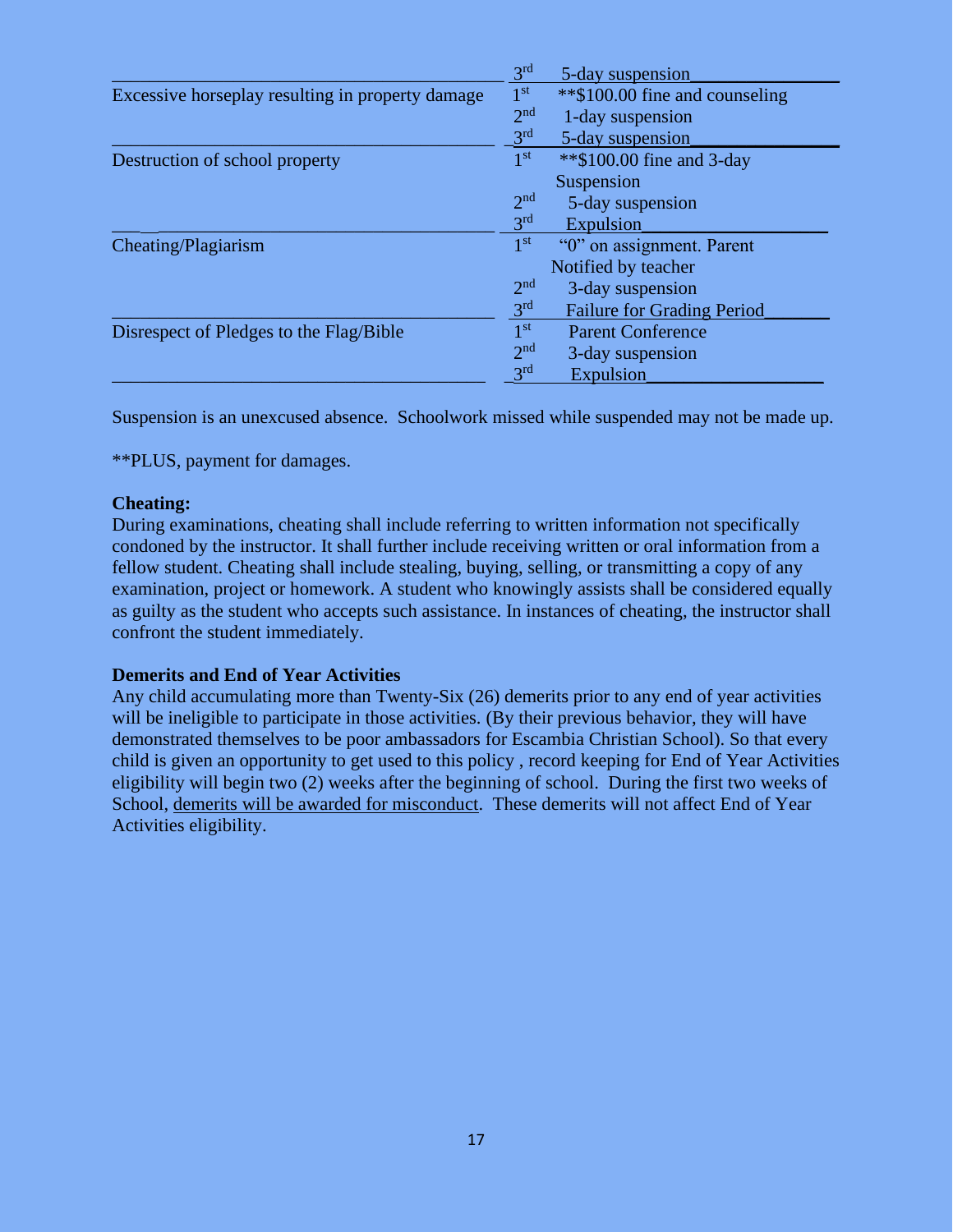# **ESCAMBIA CHRISTIAN SCHOOL MANDATORY REPORTING OF CHILD ABUSE**

State law requires that every employee of a licensed SCHOOL, who in the course of employment reasonably believes a child, has suffered sexual abuse, physical abuse, or denial of critical care, shall immediately notify the Department of child services.

Our policy concerning this contains the following:

- a. A staff member shall report the suspected or alleged child abuse or neglect to child protective services or to a local law enforcement agency as prescribed by the state law. This is to be done by any means available within 24 hours of the required report. Written documentation shall also be sent to the Department, Child Protective Services, and any local law enforcement agencies previously notified within 3 days of the initial report and maintain written documentation of a child abuse or neglect report on facility premises for 12 months from the date of the report.
- b. A staff member shall report the suspected or alleged child abuse by a staff member to the Department and to a local law enforcement agency as prescribed by state law. A Staff member shall also send written documentation to the Department and to any law enforcement agency previously notified within 3 days of the initial report and maintain written documentation of a child abuse report on the facility premises for 12 months from the date of the report.

The oral and written reports shall contain the following information, or as much thereof as the person making the report is able to furnish:

- a. The names and home address of the child, phone number, date and year.
- b. The child's explanation as to what happened.
- c. The nature and extent of the child's injuries, what the marks look like and color of bruises.
- d. The date CPS was called, name of reporter and case worker.
- e. Any other information or comments in which the person making the report believes might be helpful in establishing the cause of the injury.
- f. The date CPS was called and the name of the specialist.
- g. If the police were called.

Legal sanctions for failure to report are as follows:

- 1. Any mandatory reporter who knowingly and willfully fails to report a suspected case of child abuse is guilty of a simple misdemeanor.
- 2. Any mandatory reporter who knowingly fails to report is civilly liable for the damages proximately caused by such failure.

Any mandatory reporter who in good faith makes a report of child abuse or participates in the investigation of a child abuse has immunity from any liability, civil or criminal. Records and/or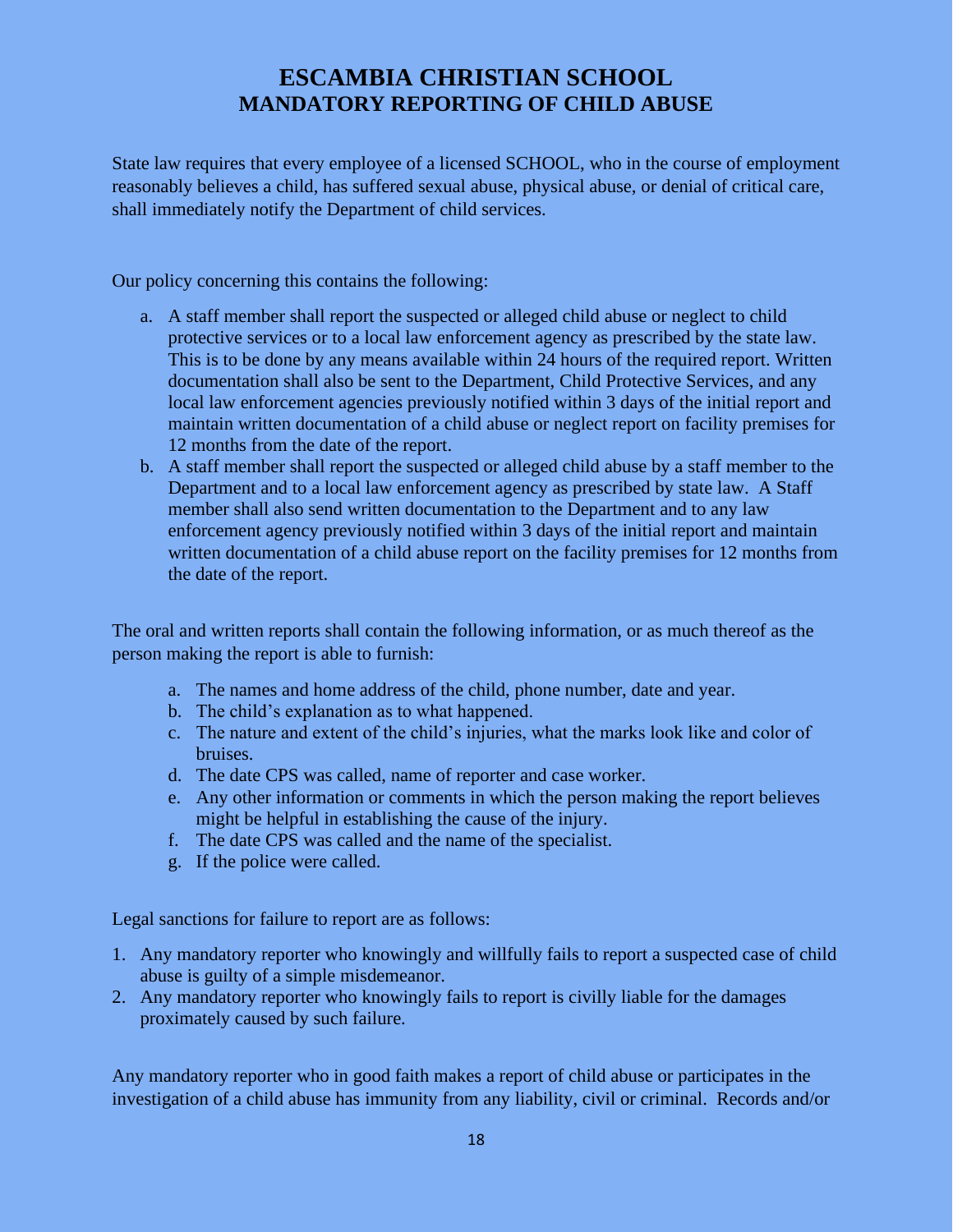information pertaining to the abuse may be released to the child abuse investigator without releases required in other situations

To report child abuse anytime, day or night, call:

**STATE CHILD ABUSE HOTLINE**

**1-800-962-2873**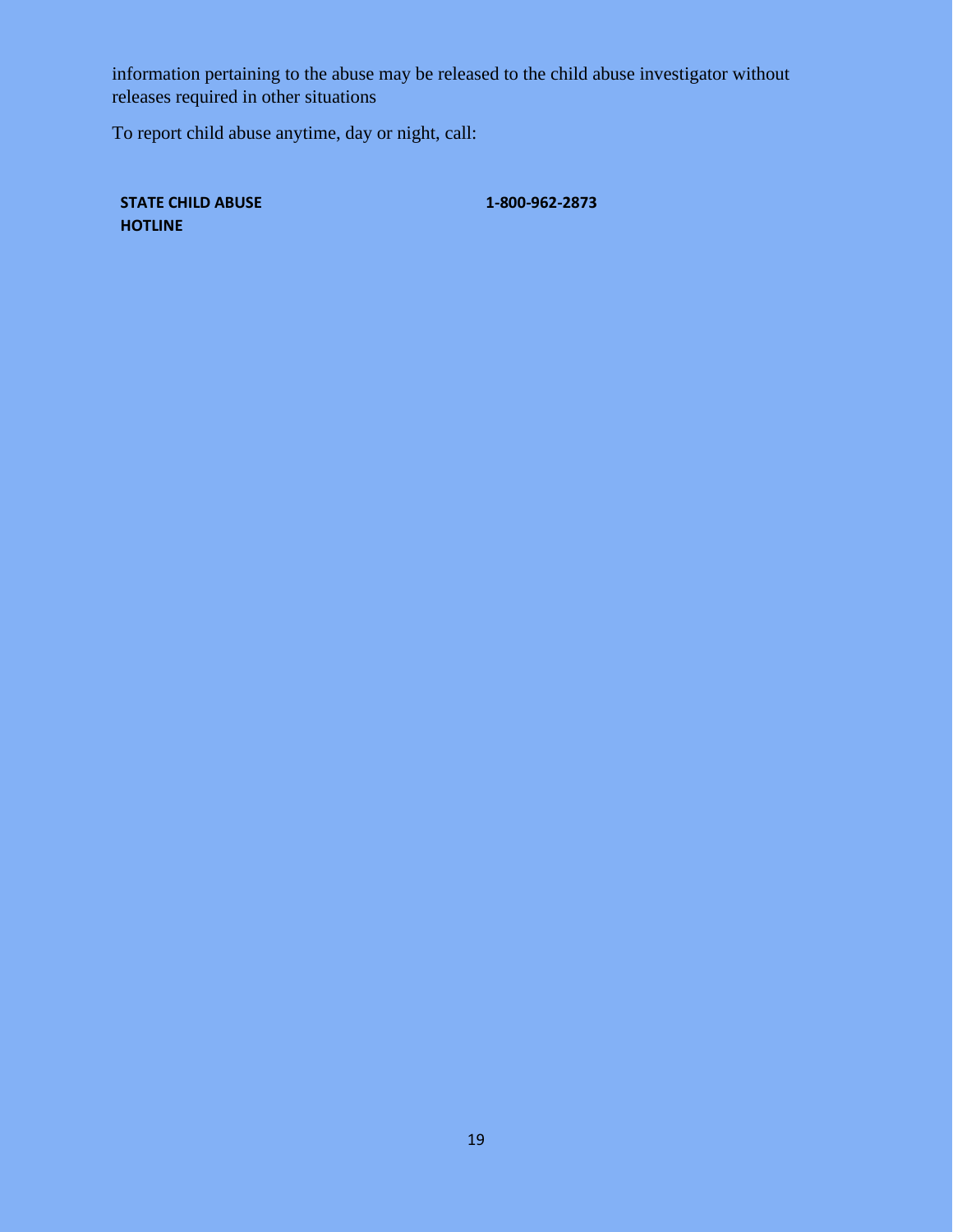#### **ESCAMBIA CHIRSTIAN SCHOOL**

# TRANSPORTATION POLICY

We are committed to maintaining safe vehicles and procedures and to meet and/or exceed all standards set by state law.

#### **WE WILL INSURE THAT:**

#### **OUR VEHICLES**

- 1) All vehicles used to transport children are registered by the FLORIDA Department of Transportation and have been approved by the state for transportation.
- 2) All vehicles have current insurance coverage for the motor vehicle and proof of such shall be kept in the vehicle and on the facility premises.
- 3) The motor vehicle shall have a working heater and air conditioner that can maintain a temperature between 60º F and 86º F.
- 4) The motor vehicle will include a fire extinguisher, emergency reflective triangles, a first aid kit, a blood-borne pathogenic clean-up kit 2 towels or blankets and water sufficient for the needs of each enrolled child.
- 5) Our vehicles shall be kept clean and mechanically safe.
- 6) All service and repair records of all motor vehicles used for the transportation of enrolled children shall be maintained for 12 months and shall be available for inspection.

#### **OUR STAFF**

- 1) All drivers shall be at least 18 years of age and shall hold a valid STATE driver's license; they shall also meet all standards set by FLORIDA law concerning the class of vehicle being driven.
- 2) All drivers and those accompanying the children while in the vehicle shall receive adequate training every six (6) months in use of the passenger log and all transportation rules of the center and the state of FLORIDA. This training shall include periodic practice of the emergency exiting procedures. The documentation of this training is kept in each staff member's employment file.
- 3) All drivers shall comply with all state of FLORIDA'S health requirements for Child Care workers.
- 4) All drivers and adult monitors shall be CPR/first aid certified and shall be familiar with the use of all emergency equipment and procedures.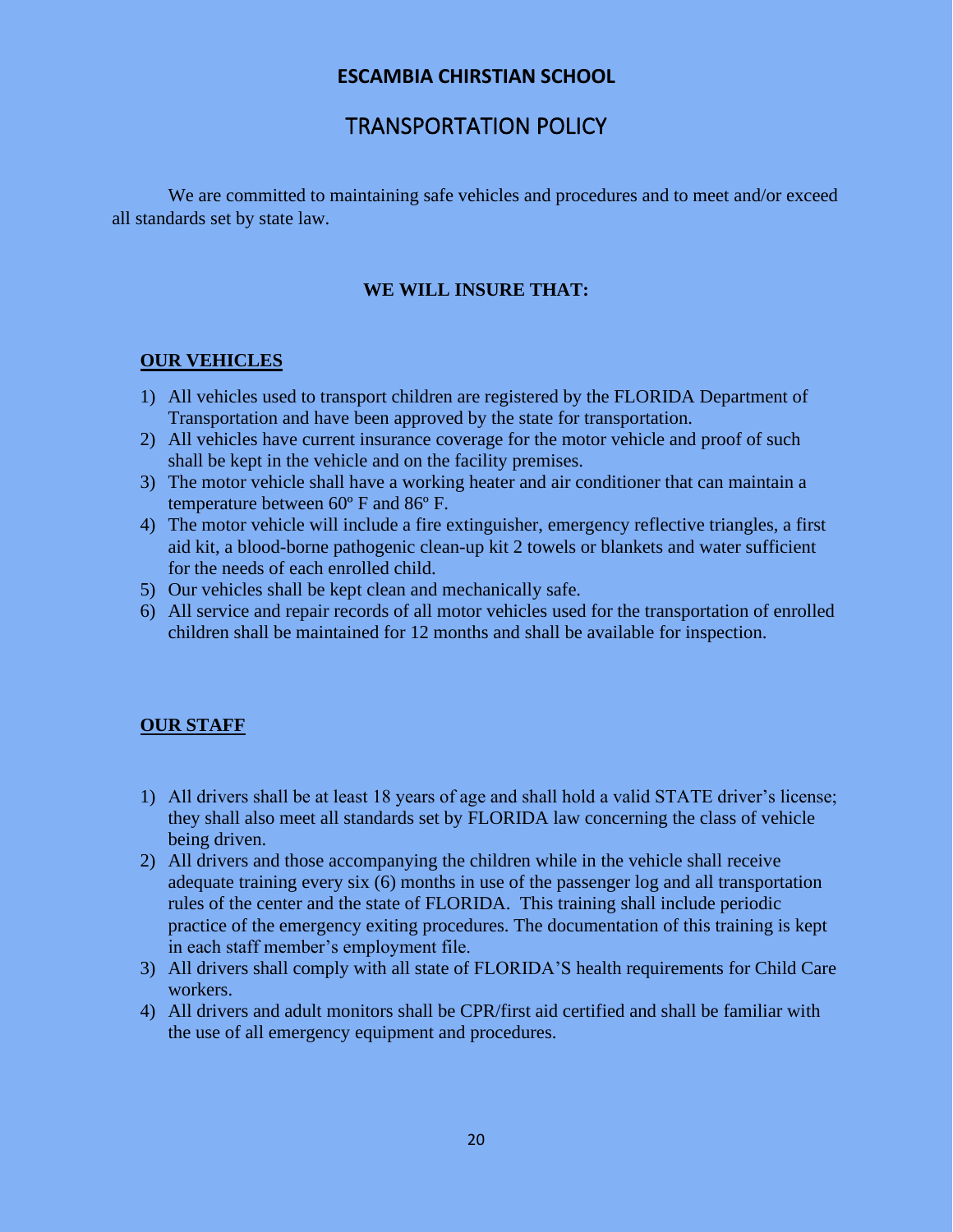#### **SAFETY**

- 1) All children under the age of 4 years or who weighs 40 pounds or less shall use an approved child passenger restraint system.
- 2) All children over 4 years and 40 pounds shall be provided an adjustable lap belt or an integrated lap and shoulder belt. (The exception to this is vehicles defined as exempt from this provision such as school busses)
- 3) Each child and adult shall be secured in their own seat belt before and while the vehicle is in motion.
- 4) All children and all passengers shall be seated and entirely inside the vehicle while the vehicle is in motion.
- 5) All children shall always be attended by an adult while in a vehicle no child will ever be left alone in a vehicle for any reason.
- 6) All children shall not be allowed to open or close any door or window of the vehicle.
- 7) The emergency parking brake shall be set, and the ignition keys removed from the vehicle prior to the driver exiting the vehicle.
- 8) All doors of the vehicles shall be locked whenever the vehicle is in motion.
- 9) All children shall be loaded onto or unloaded from the vehicle away from moving traffic at curbside, in a driveway, parking lot or other location designated for this purpose.
- 10) In the case of an accident while transporting children, the STATE Department of Health Services Office of Child Care Licensing will be notified by phone within 24 hours and a written report will be submitted to them within 7 days.

#### **PROCEDURES**

- 1) A copy of each child's emergency information and immunization record cards shall be carried in the vehicle in addition to a *Passenger Log* stating the name of each enrolled child being transported.
- 2) Each individual child shall be listed separately by first and last name and shall be counted by individual entry.
- 3) The *Passenger Log* shall be used to take roll each time the vehicle makes a stop as each child is loaded or unloaded.
- 4) Upon unloading the children from the vehicle, the *Passenger Log* shall be transferred to the person designated by the center who shall provide additional review and additional verification that the children have been unloaded from the vehicle and properly accounted for.
- 5) All *Passenger Logs* shall include the names of the persons who complete the *Passenger Log* and a separate attendance record of that event. These records shall be kept at the center for one (1) year with or until the next annual license re-evaluation
- 6) After the children have been unloaded from the vehicle, the driver shall immediately physically walk through the vehicle and inspect all seat surfaces, under all seats and all compartments or recesses in the vehicle's interior to insure no children have remained on the vehicle.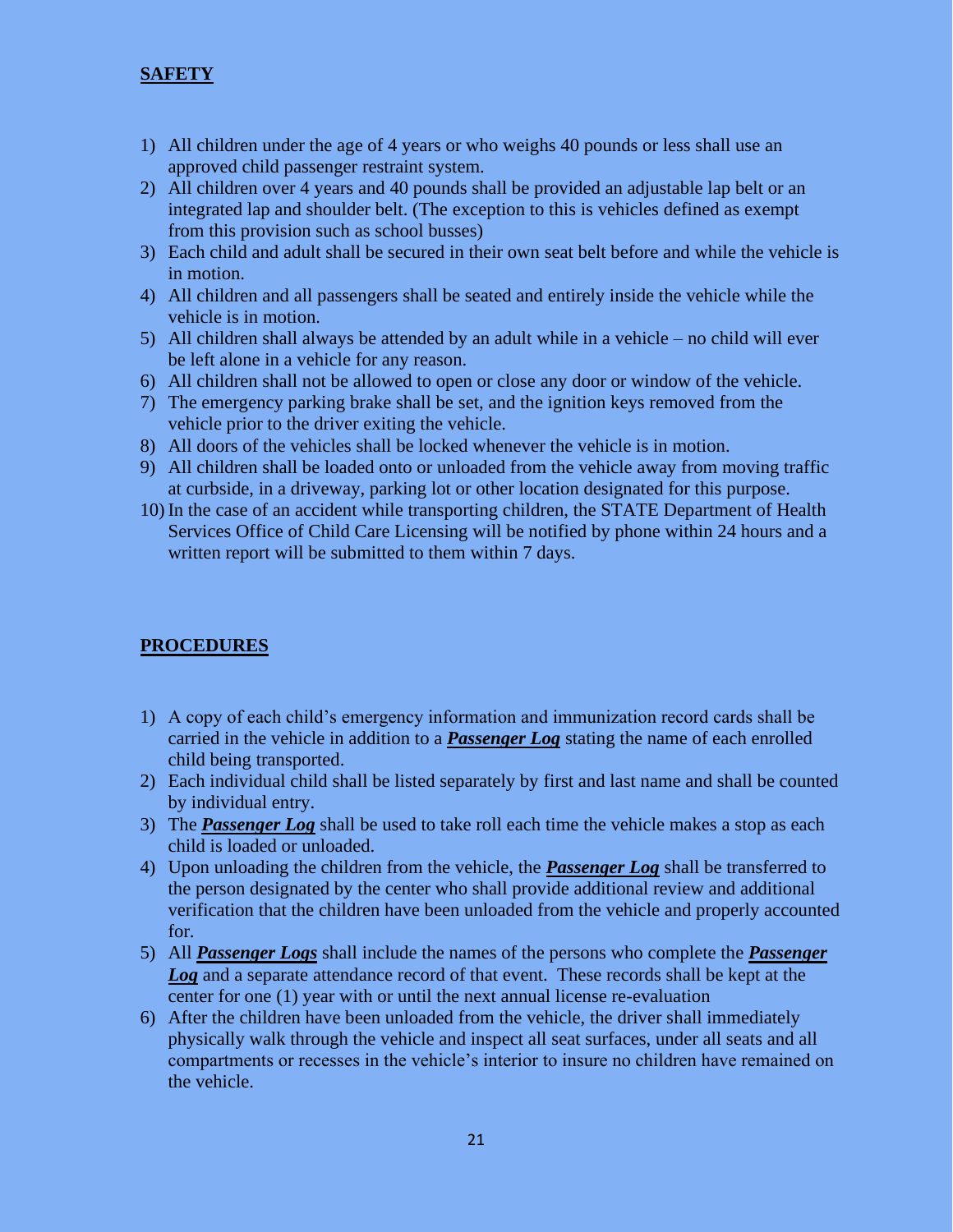- 7) All Children who are picked up by parent's during field trips or while be transported shall be checked out according to the center's policy concerning drop off and pick up.
- 8) All Children transported to school shall be released in accordance with the school's procedures for this. This to include dropping them off/picking them up at the agreed upon place and time. The center staff shall watch the children while they are getting on and off the vehicle and shall watch them walk through the entrance to the door designated by the school.
- 9) No audio headphones or cell phone shall be used by the driver while the vehicle is in motion.
- 10) We will insure that children never spend more than forty-five (45) minutes traveling one way. (exception: If we choose to attend a field trip that exceeds this we will get prior written permission for each instance)
- 11) We will, at a minimum, double our adult to children ratio on all field trips.
- 12) We will maintain acceptable adult to children ratios when transporting children who are school age. This will include the bus driver and an adult monitor.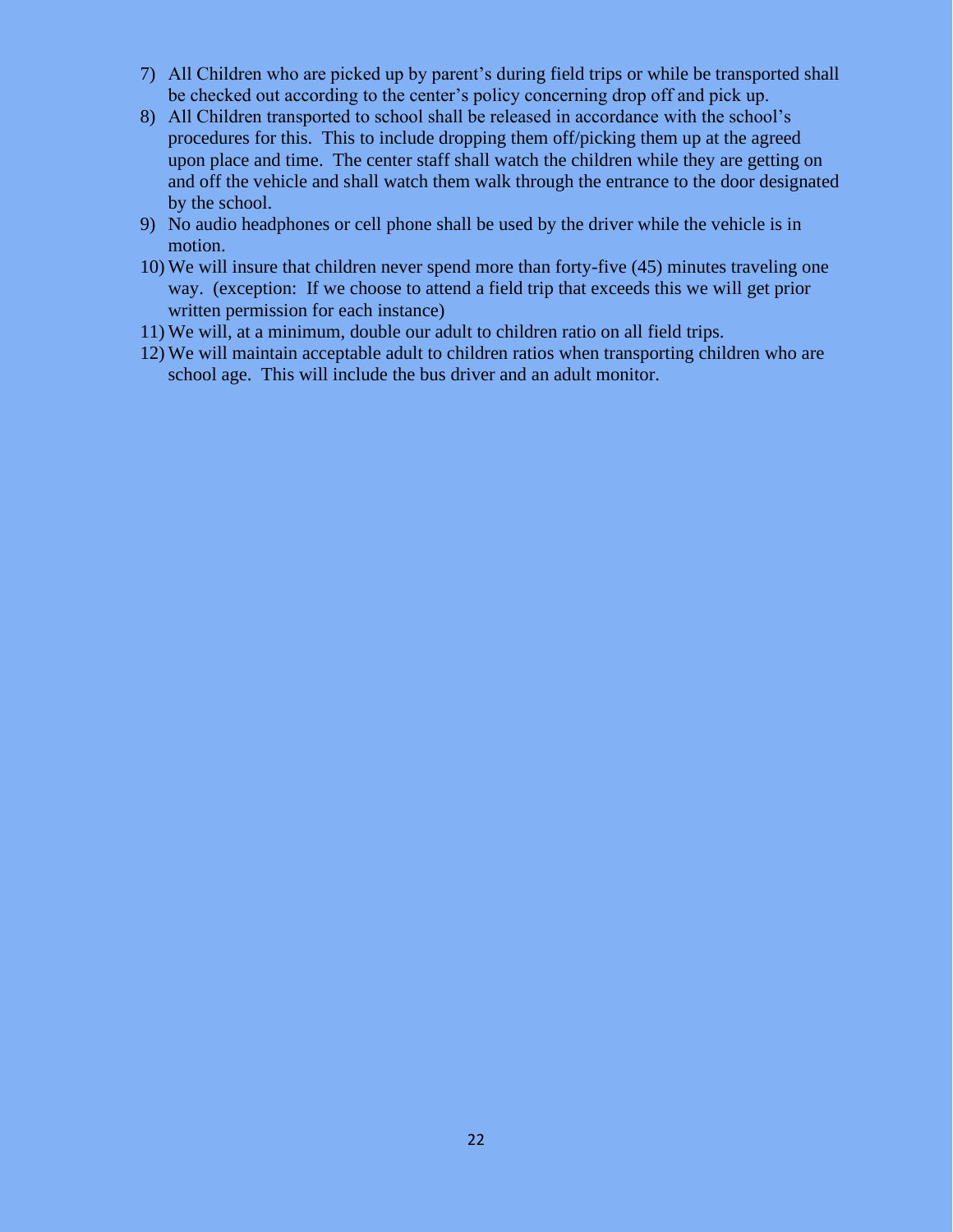# **ESCAMBIA CHRISTIAN SCHOOL FIRST AID/MEDS POLICY**

ESCAMBIA CHRISTIAN SCHOOL daily designates someone to be the "First Aid/Meds staff. The First Aid/Meds staff will always be reachable by PHONE or INTERCOM. This staff will be responsible for any injuries or illnesses, administering medications and keeping the First Aid room in order and well stocked. The First Aid/Meds staff will take the following steps to ensure the health and welfare of all children in our care.

| <b>Sending a Child Home</b>             | When it has been determined that a child must go home, the procedures are as<br>follows:                                                                                                                                                                                                                                                                                                                                                                                                                                                                                                                                                                                                                                                                                                                                                                                                                                                    |  |  |  |  |
|-----------------------------------------|---------------------------------------------------------------------------------------------------------------------------------------------------------------------------------------------------------------------------------------------------------------------------------------------------------------------------------------------------------------------------------------------------------------------------------------------------------------------------------------------------------------------------------------------------------------------------------------------------------------------------------------------------------------------------------------------------------------------------------------------------------------------------------------------------------------------------------------------------------------------------------------------------------------------------------------------|--|--|--|--|
|                                         | Notify the parent.<br>1.<br>2. If the parents are unable to be reached, proceed by contacting someone on<br>the emergency pick-up list.<br>Thirty (30) minutes will be given to pick-up the child. If the 30-minute time<br>3.<br>frame is exceeded, the late pick-up charge may go into effect.                                                                                                                                                                                                                                                                                                                                                                                                                                                                                                                                                                                                                                            |  |  |  |  |
| <b>Sick Child</b>                       | 1. Assess the child. Question him/her as to where the problem is located.<br>Take the child's temperature.<br>2.<br>3. The child must be sent home with a temperature of 100°F. or higher.<br>A judgement call may be made if evidence of an illness is present but is not<br>4.<br>accompanied by a high temperature.                                                                                                                                                                                                                                                                                                                                                                                                                                                                                                                                                                                                                      |  |  |  |  |
| Injury w/ Blood                         | 1. Take precaution by first applying a protective barrier between you and the<br>wound, i.e. rubber gloves, zip lock bag, etc.<br>2. Assess the area to determine whether the wound will require stitches, or a<br>bandage.<br>3. If stitches are required, first notify the on-site supervisor and then the child's<br>parents. Clean only the area around the wound.<br>4. If stitches are not required, thoroughly clean and disinfect the wound using<br>hydrogen peroxide.<br>5. All contaminated materials (gloves, blood-soaked paper or cloth) shall be<br>disposed of by being sealed in a plastic bag and thrown in the waste<br>container for diapers. This container is to be emptied into a waste<br>receptacle outside the building as needed or at least twice every 24 hours.<br>Contaminated clothing that is to be sent home must be double sealed in a<br>plastic bag and then put in the container for soiled clothing. |  |  |  |  |
| Injury w/o Blood,<br><b>Head Injury</b> | 1. Assess the area to locate any abnormal bumps or bruises.<br>2. Apply an icepack to the injured area.<br>3. If the head injury is suspected to be more severe, notify the child's parent<br>and alert a teacher to watch for fixed, glossy or dilated pupils for 30 minutes<br>following the injury.                                                                                                                                                                                                                                                                                                                                                                                                                                                                                                                                                                                                                                      |  |  |  |  |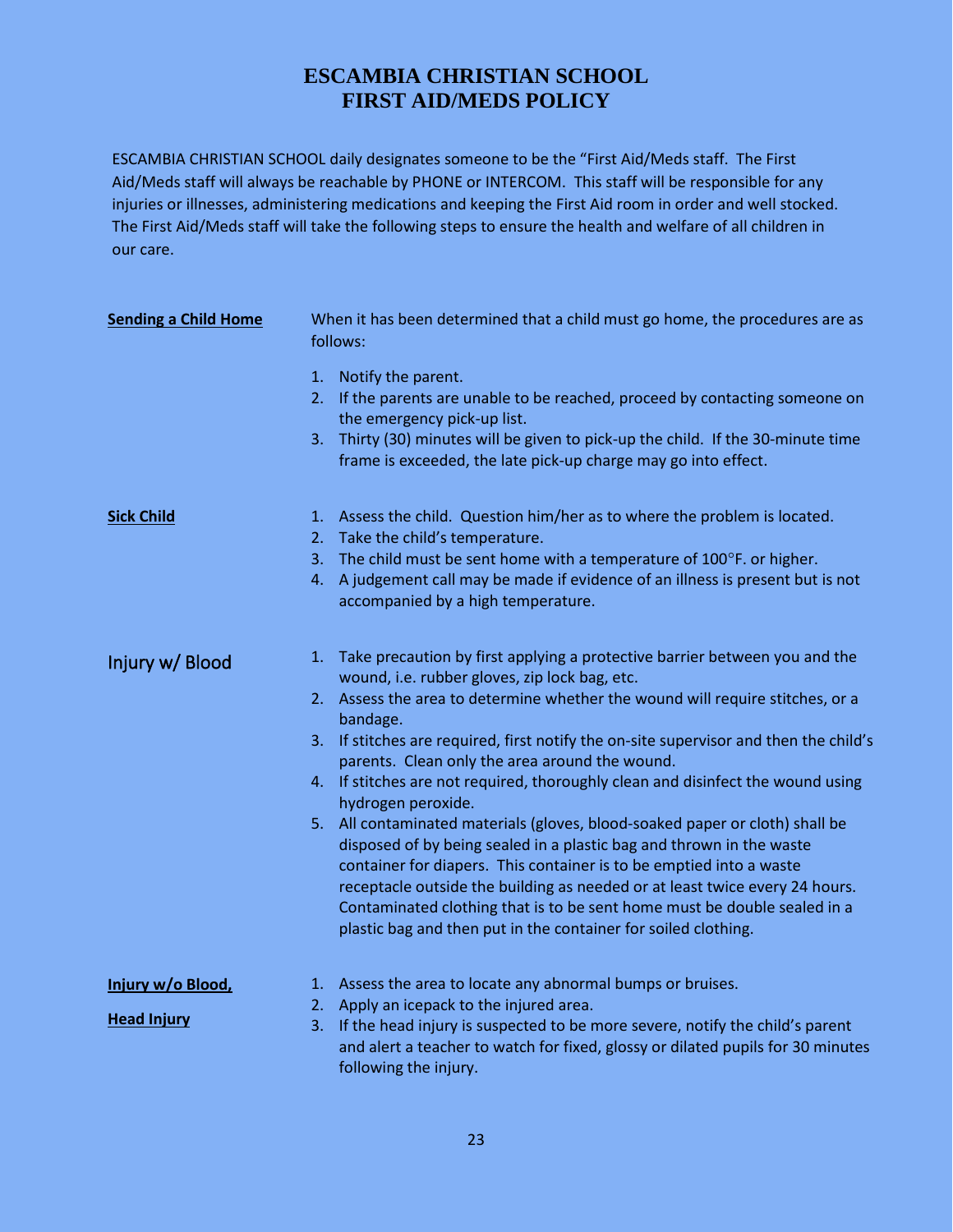| <b>Broken Bones</b>       | If a broken bone is suspected, assess the area to locate any swelling or<br>1.<br>abnormality of the bone structure. Do not force movement.<br>2. Apply an icepack to the injured area.<br>3. If further assessment causes suspicion that a bone may be broken, contact<br>the child's parent as soon as possible.                                                                                                                                                                                                                                                                                                                                                                                                                                                                                                                                                                                                                                                     |
|---------------------------|------------------------------------------------------------------------------------------------------------------------------------------------------------------------------------------------------------------------------------------------------------------------------------------------------------------------------------------------------------------------------------------------------------------------------------------------------------------------------------------------------------------------------------------------------------------------------------------------------------------------------------------------------------------------------------------------------------------------------------------------------------------------------------------------------------------------------------------------------------------------------------------------------------------------------------------------------------------------|
| <b>Bite Marks</b>         | 1. Assess the child to locate the area of the bite.<br>2. Disinfect the area of the bite with hydrogen peroxide.<br>3. Apply an icepack to the injured area.                                                                                                                                                                                                                                                                                                                                                                                                                                                                                                                                                                                                                                                                                                                                                                                                           |
| In an emergency           | 1. Contact the Administrator.<br>2. Instruct a team member to call 911, as well as the child's parents.<br>Attend to the child by following proper first aid or CPR guidelines while<br>awaiting paramedics.                                                                                                                                                                                                                                                                                                                                                                                                                                                                                                                                                                                                                                                                                                                                                           |
| <b>Head Lice</b>          | Confirm with the on-site supervisor that nits or lice are present.<br>1.<br>Quarantine the child immediately.<br>2. Follow procedures on sending a child home. Notify the pick-up person<br>that the child must be properly treated before returning.<br>3. All sheets, blankets, and sleep toys in the affected room must be<br>bagged and washed. Suggest to the parents that they do this as well.<br>4. A complete head lice check must take place in the affected room, as<br>well as in the rooms of any siblings.<br>5. The child must be checked for re-entry into the School.<br>6. It is the parent's responsibility to present the child to a Leadership<br>Team member or the First Aid/Meds person for inspection. Failure to<br>do so will result in overtime charges to be in effect from the time the<br>child is clocked in until they are picked up by a parent, or the parent has<br>been notified and the child cleared by the appropriate person. |
| <b>Contagious Disease</b> | 1. Parents are required to notify the School when a child contracts a<br>contagious disease. These include, but may not be limited to, chicken<br>pox, conjunctivitis, 5 <sup>th</sup> disease, impetigo, measles, scarlet fever,<br>ringworm, etc.<br>2. In the case that a child contracts a contagious disease, a health alert will<br>be posted on the sign-in counter and by the door of the affected room.<br>3. This alert will include a brief description of the disease, date that the<br>Center was notified, and the date that it was posted.                                                                                                                                                                                                                                                                                                                                                                                                              |
|                           | 4. The child may return to the Center as stated by the health alert.                                                                                                                                                                                                                                                                                                                                                                                                                                                                                                                                                                                                                                                                                                                                                                                                                                                                                                   |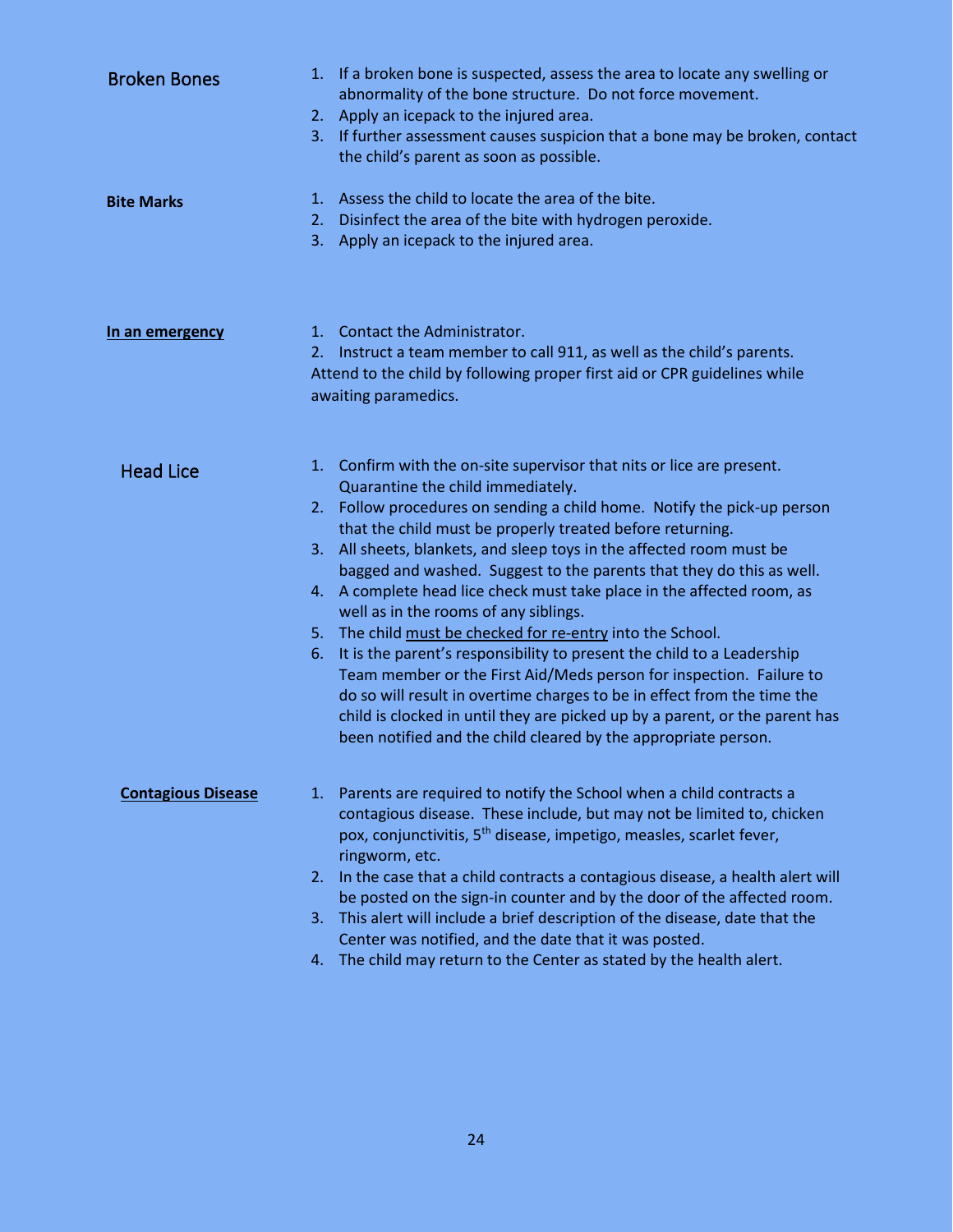# **MEDICATION:**

| Receiving and<br><b>Storing Medication</b> | An "Authorization to Give Medication" form, filled out in its entirety,<br>1.<br>must accompany all medication received by the Center<br>All medication must be in its original bottle or container.<br>2.<br>Medication mixed in a bottle with formula or in any other manner is not<br>3.<br>to be accepted.<br>All non-prescription medication must be labeled with the child's first<br>4.<br>and last name and the date that it was received.<br>Non-prescription medication requiring administration for longer than<br>5.<br>one week must have a doctor's note approving the length of use. That<br>note may be good for a maximum of six months.<br>Long term prescription medication must have an "Authorization to Give<br>6.<br>Medication" form. This form must be updated every 30 days. We must<br>have a doctor's note for all prescription medications, with the<br>medication not to exceed six months. The prescription bottle may fulfill<br>this requirement, as long as it is current. |
|--------------------------------------------|--------------------------------------------------------------------------------------------------------------------------------------------------------------------------------------------------------------------------------------------------------------------------------------------------------------------------------------------------------------------------------------------------------------------------------------------------------------------------------------------------------------------------------------------------------------------------------------------------------------------------------------------------------------------------------------------------------------------------------------------------------------------------------------------------------------------------------------------------------------------------------------------------------------------------------------------------------------------------------------------------------------|
| <b>Administering</b><br><b>Medications</b> | When medication is authorized to be administered, five "rights" must<br>always be observed, and are as follows:<br>Right Patient - Question the teacher and child to confirm that you have<br>1.<br>the correct child.<br>2-3. Right Drug and Right Dosage - Compare the medication bottle to the<br>"Authorization to Give Medication" form to confirm proper<br>administration and to ensure that the medication has not expired. Do<br>not exceed the dosage on the bottle unless a doctor's note is present<br>verifying the dosage amount.<br>Right Time - Refer to the "Authorization to Give Medication" form for<br>4.<br>the<br>time to be given. Medication may be given one-half hour before or<br>after the<br>stated time.                                                                                                                                                                                                                                                                      |
|                                            | 5.<br>Right Route - When medication is administered, be certain that it is                                                                                                                                                                                                                                                                                                                                                                                                                                                                                                                                                                                                                                                                                                                                                                                                                                                                                                                                   |

applied to the correct area or given in the correct manner, i.e. eye drops to eye, ear drops to ear.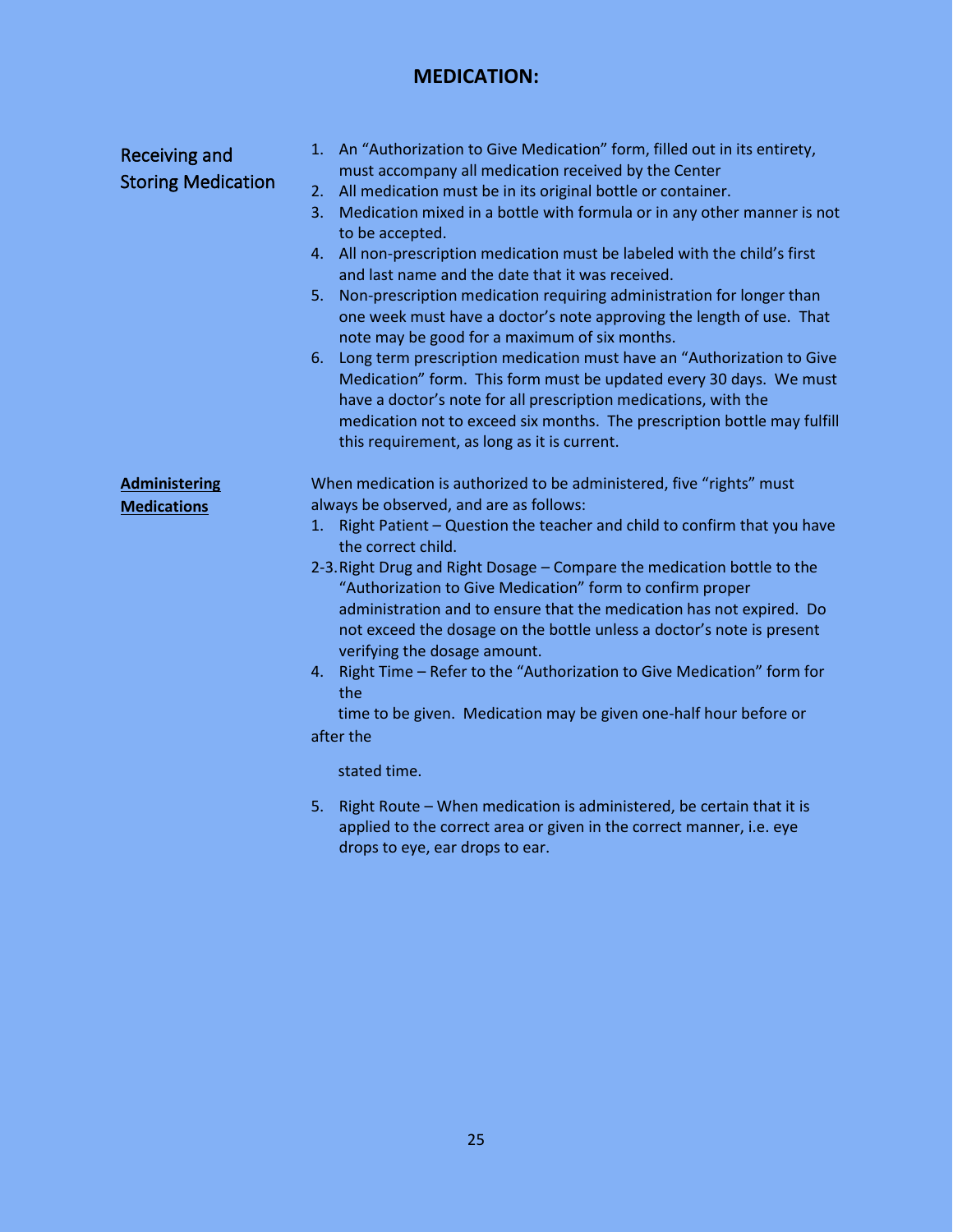#### **Disposing of Medication** 1. When the duration for administration of medication is up, as noted on the "Authorization to Give Medication" form, the empty bottle (after being washed out) should be placed in the child's bucket. 2. In the case that the medication is not emptied, it should stay in the First Aid room and a note sent to the parents. 3. The note will notify the parents that the unused medication will be discarded if it is not picked up by a designated date. 4. All medication must be discarded through the sewer system.

#### **Recording Information** 1. All incidents must be recorded the correct forms as needed, i.e. "Authorization to Give Medication", "Incident Report".

- 2. All information must be specific as to the degree of temperature, cause of injury, location and type, i.e. ¾ inch cut on right index finger. Finger got cut on a toy.
- 3. Any injury causing a mark constitutes an incident report. The report will be complete with all information surrounding the injury. One copy of the report will go to the child's bucket and the original to the child's file.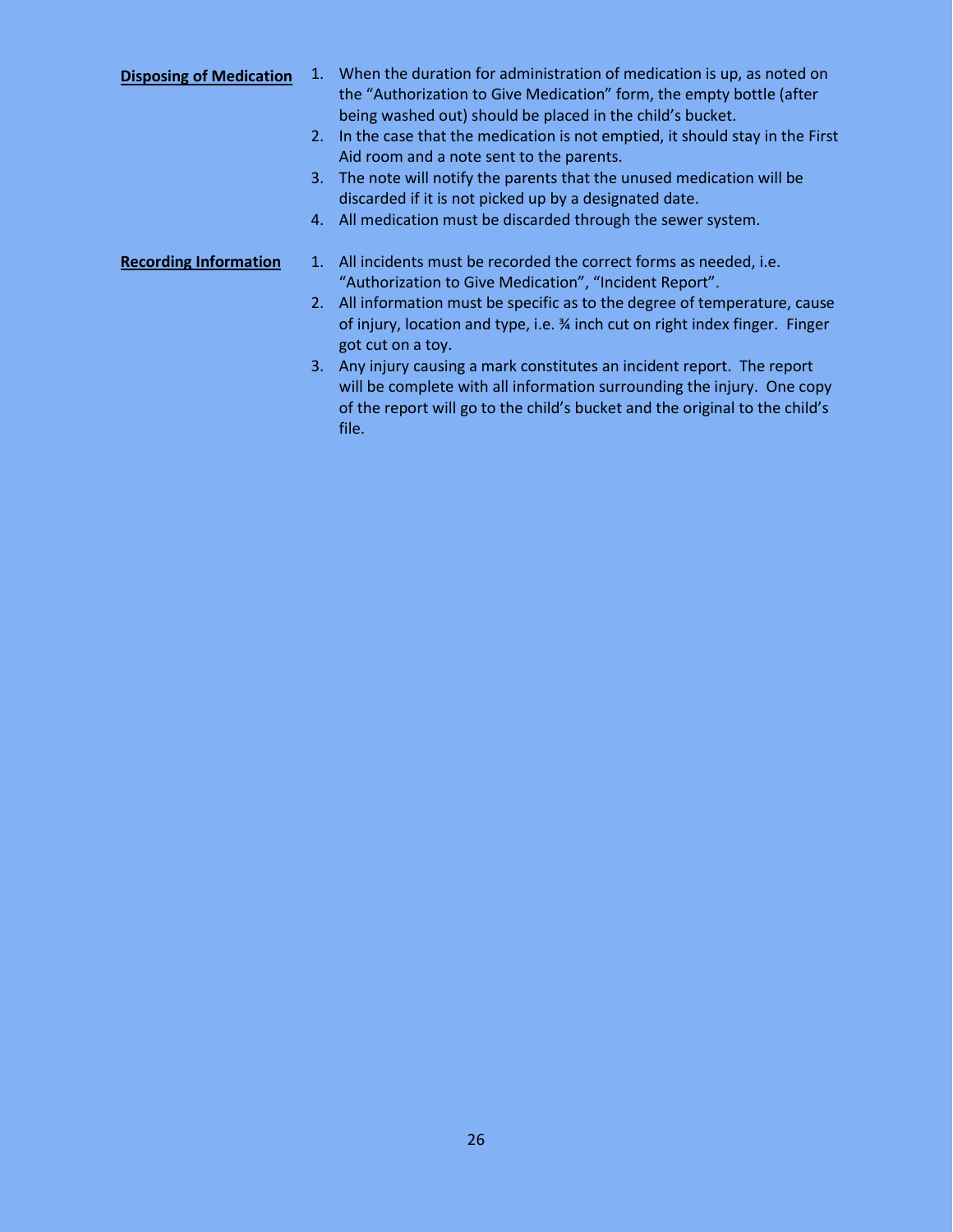# **Guidelines: When a Child Can Return**

These guidelines are recommended by the American Academy of Pediatrics and the American Public Health Association. These guidelines will be observed unless your child has a doctor's release that specifically re-admits them to the center prior the guidelines listed.

| <b>Fever Free:</b>                                | Must be fever free for 24 hours except for an ear infection. In case of an ear<br>infection, the child may return after treatment of antibiotics has started.                                                                                                                                                                                                                                                                                                                                                                                                                                     |
|---------------------------------------------------|---------------------------------------------------------------------------------------------------------------------------------------------------------------------------------------------------------------------------------------------------------------------------------------------------------------------------------------------------------------------------------------------------------------------------------------------------------------------------------------------------------------------------------------------------------------------------------------------------|
|                                                   |                                                                                                                                                                                                                                                                                                                                                                                                                                                                                                                                                                                                   |
| <b>Vomit Free:</b>                                | Must not have vomited for 24 hours.                                                                                                                                                                                                                                                                                                                                                                                                                                                                                                                                                               |
| <b>Uncontrolled Diarrhea:</b>                     | Defined as an increased number of stools compared with the child's normal pattern,<br>with increased watery stool and/or decreased formed consistency that cannot be<br>contained by the diaper or toilet use. The child cannot return until he/she has had<br>normal stools for 24 hours. If a child is on a medication that causes diarrhea, we<br>need a doctor's note for the file (which we can keep for further reference) and if the<br>child is teething we can allow the child to continue coming to the Center at that time<br>(if it is determined this is the cause of the diarrhea). |
| <b>Conjunctivitis (Pink Eye):</b>                 | 24 hours after documented treatment for conjunctivitis has begun.                                                                                                                                                                                                                                                                                                                                                                                                                                                                                                                                 |
| <b>Mouth Sores:</b>                               | Must have a doctor's note stating that the child is non-infectious.                                                                                                                                                                                                                                                                                                                                                                                                                                                                                                                               |
| Rash:                                             | With any rash accompanied by a fever or behavior change, the child cannot<br>return until they have a doctor's note stating that the illness is not a<br>communicable disease.                                                                                                                                                                                                                                                                                                                                                                                                                    |
| <b>Infestations (e.g. head</b><br>lice, scabies): | Cannot return until 24 hours after appropriate treatment has begun and<br>must be checked by the First Aids/Meds person before re-entering.                                                                                                                                                                                                                                                                                                                                                                                                                                                       |
| Tuberculosis:                                     | Must have a doctor's note stating that the child is non-infectious.                                                                                                                                                                                                                                                                                                                                                                                                                                                                                                                               |
| Impetigo:                                         | Cannot return until 48 hours after treatment has begun.                                                                                                                                                                                                                                                                                                                                                                                                                                                                                                                                           |